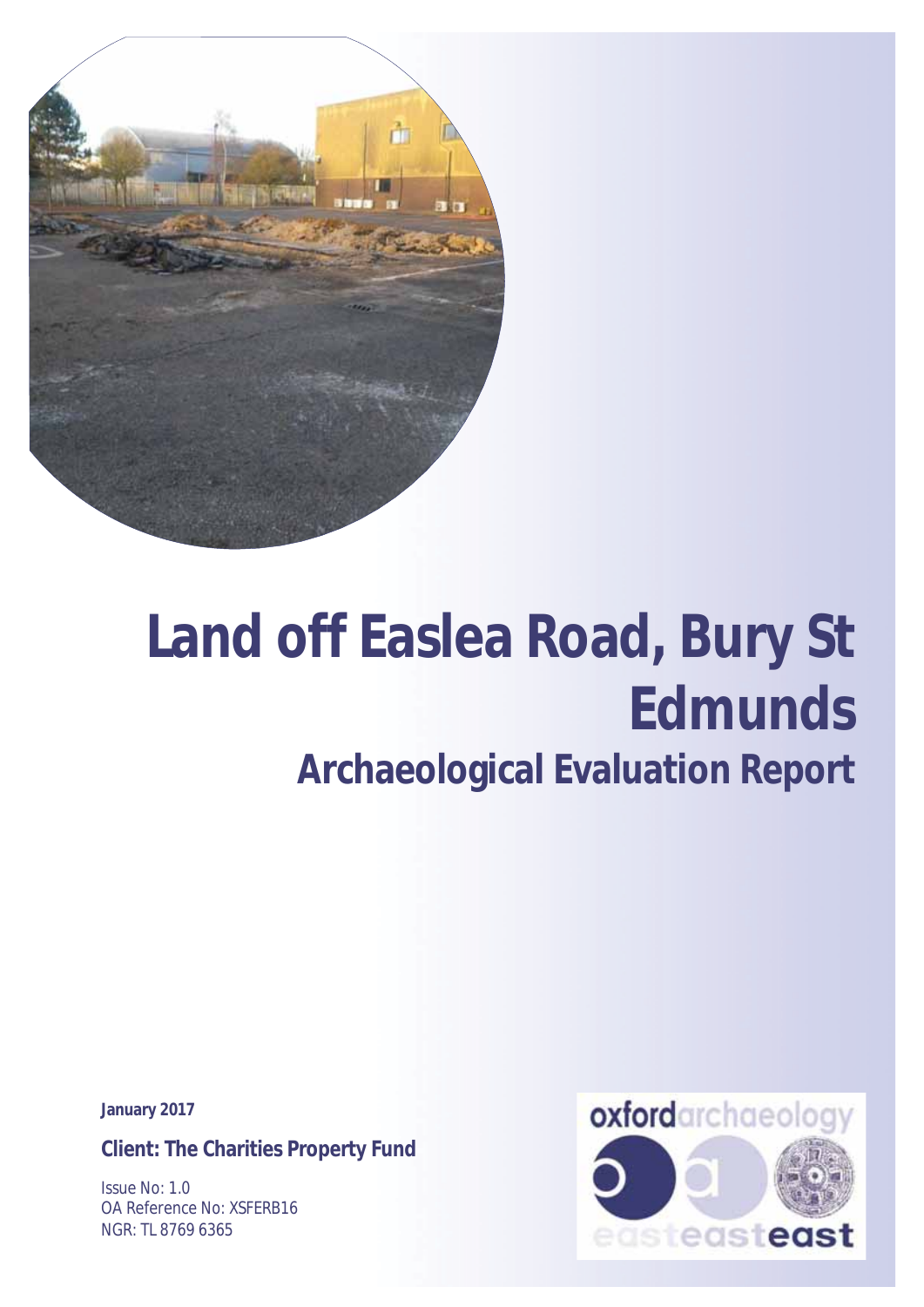

| <b>Client Name:</b>        | The Charities Property Fund c/o Savills Investment Management<br>and Vitec Videocom Ltd |
|----------------------------|-----------------------------------------------------------------------------------------|
| Client Ref No:.            | n/a                                                                                     |
| Document Title:            | Land off Easlea Road, Bury St Edmunds                                                   |
| Document Type:             | <b>Evaluation Report</b>                                                                |
| Report No.:                | 2033                                                                                    |
| Grid Reference:            | TL 8769 6365                                                                            |
| <b>Planning Reference:</b> | Pre-application                                                                         |
| <b>HER Site Code:</b>      | <b>BSE 512</b>                                                                          |
| Invoice Code:              | XSFERB16                                                                                |
| Receiving Body:            | <b>Suffolk County Stores</b>                                                            |
| HER invoice no.            | 9192518                                                                                 |
| Event No.:                 | ESF24950                                                                                |

OA Document File Location: OA Graphics File Location:

| <b>Issue No:</b>       |                                         |
|------------------------|-----------------------------------------|
| Date:                  | January 2017                            |
| Prepared by:           | Nicholas Cox (Supervisor)               |
| Checked by:            | Matt Brudenell (Senior Project Manager) |
| Edited by:             | Chris Thatcher (Project Officer)        |
| Approved for Issue by: | Matt Brudenell (Senior Project Manager) |
| Signature:             | MatthraBridge                           |

#### *Disclaimer:*

*This document has been prepared for the titled project or named part thereof and should not be relied upon or used for any other project without an independent check being carried out as to its suitability and prior written authority of Oxford Archaeology being obtained. Oxford Archaeology accepts no responsibility or liability for the consequences of this document being used for a purpose other than the purposes for which it was commissioned. Any person/party using or relying on the document for such other purposes agrees and will by such use or reliance be taken to confirm their agreement to indemnify Oxford Archaeology for all loss or damage resulting therefrom. Oxford Archaeology accepts no responsibility or liability for this document to any party other than the person/party by whom it was commissioned.* 

…………………………………..

**OA South** Janus House Osney Mead Oxford OX2 0ES

**OA East** 15 Trafalgar Way Bar Hill Cambridge CB23 8SG

e. info@oxfordarch.co.uk w. oxfordarchaeology.com Oxford Archaeology is a registered Charity: No. 285627

**OA North** Mill 3 Moor Lane Mills Moor Lane Lancaster LA1 1QD t. +44 (0)1865 263 800 t. +44 (0)1223 850 500 t. +44 (0)1524 880 250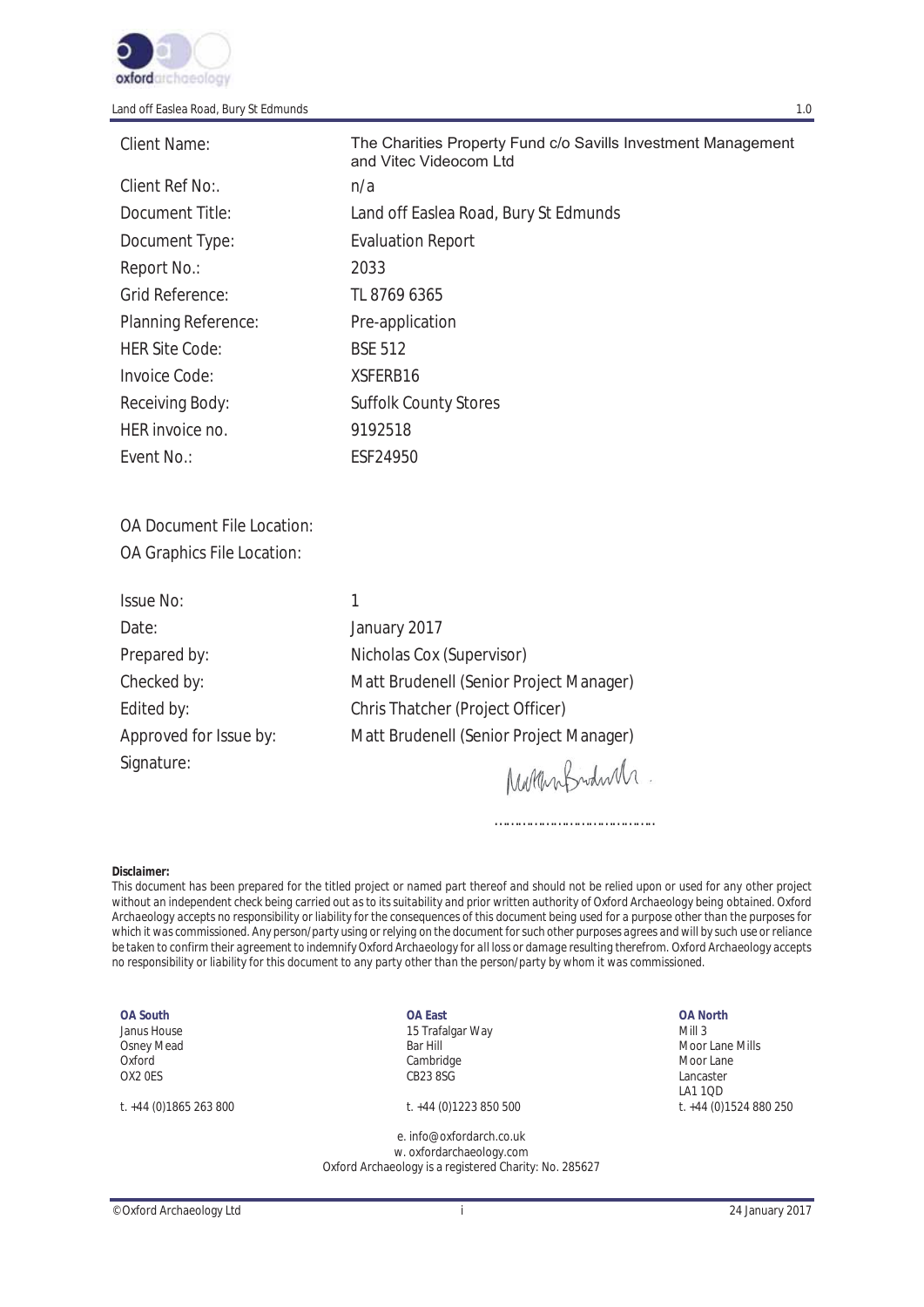





©Oxford Archaeology Ltd ii 24 January 2017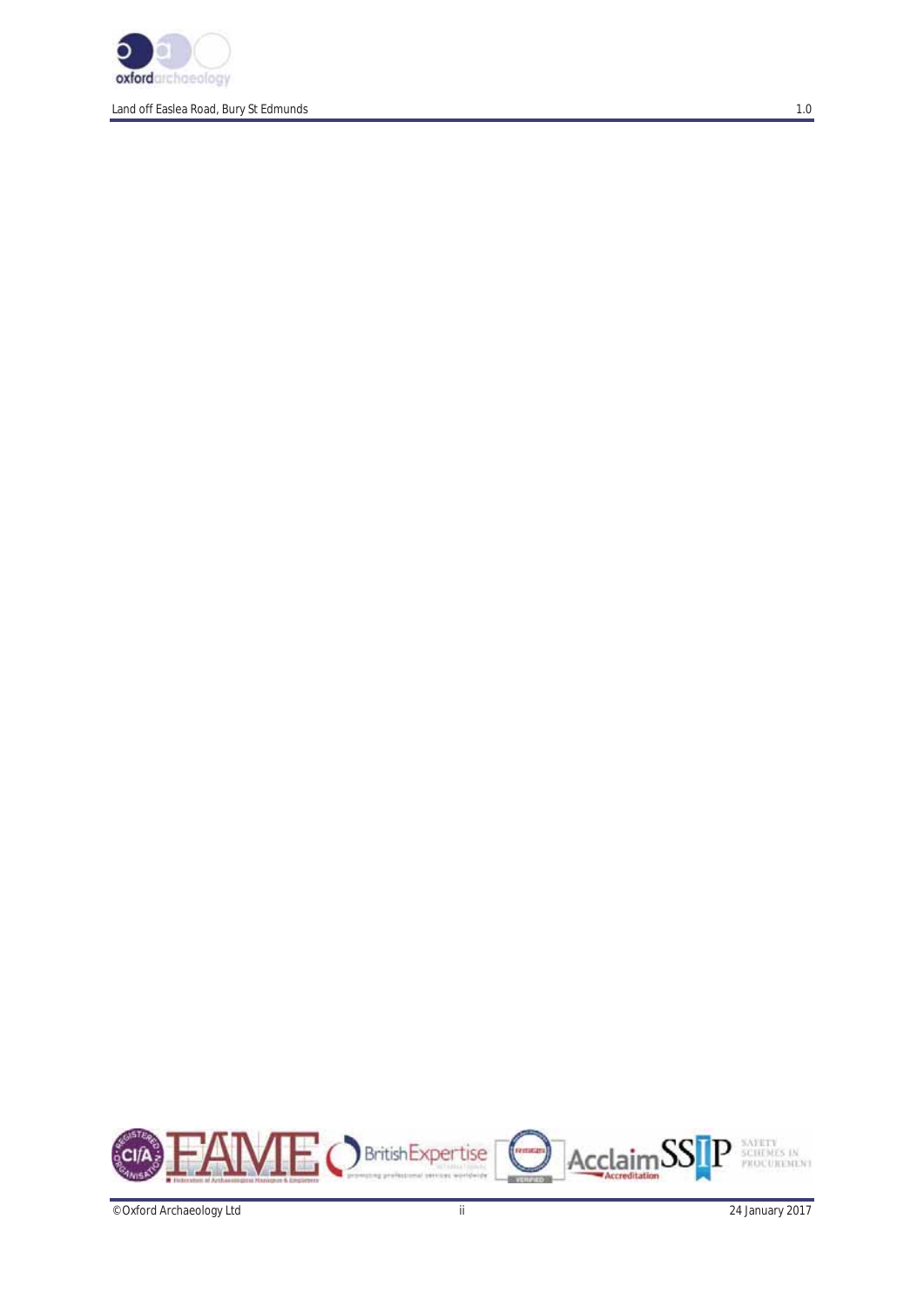

## Land off Easlea Road, Bury St Edmunds **Archaeological Evaluation Report** Written by Nicholas Cox BSc With illustrations by Charlotte Walton BA MPhil MCIfA

#### **Contents**

| 1              |                   |  |
|----------------|-------------------|--|
| 1.1            |                   |  |
| 1.2            |                   |  |
| 1.3            |                   |  |
| $\overline{2}$ |                   |  |
| 2.1            |                   |  |
| 2.2            |                   |  |
| 3              |                   |  |
| 3.1            |                   |  |
| 3.2            |                   |  |
| 3.3            |                   |  |
| 3.4            |                   |  |
| 3.5            |                   |  |
| 3.6            |                   |  |
| $\overline{4}$ |                   |  |
| 4.1            |                   |  |
| 4.2            |                   |  |
| 4.3            |                   |  |
|                | <b>APPENDIX A</b> |  |
|                | <b>APPENDIX B</b> |  |
|                | <b>APPENDIX C</b> |  |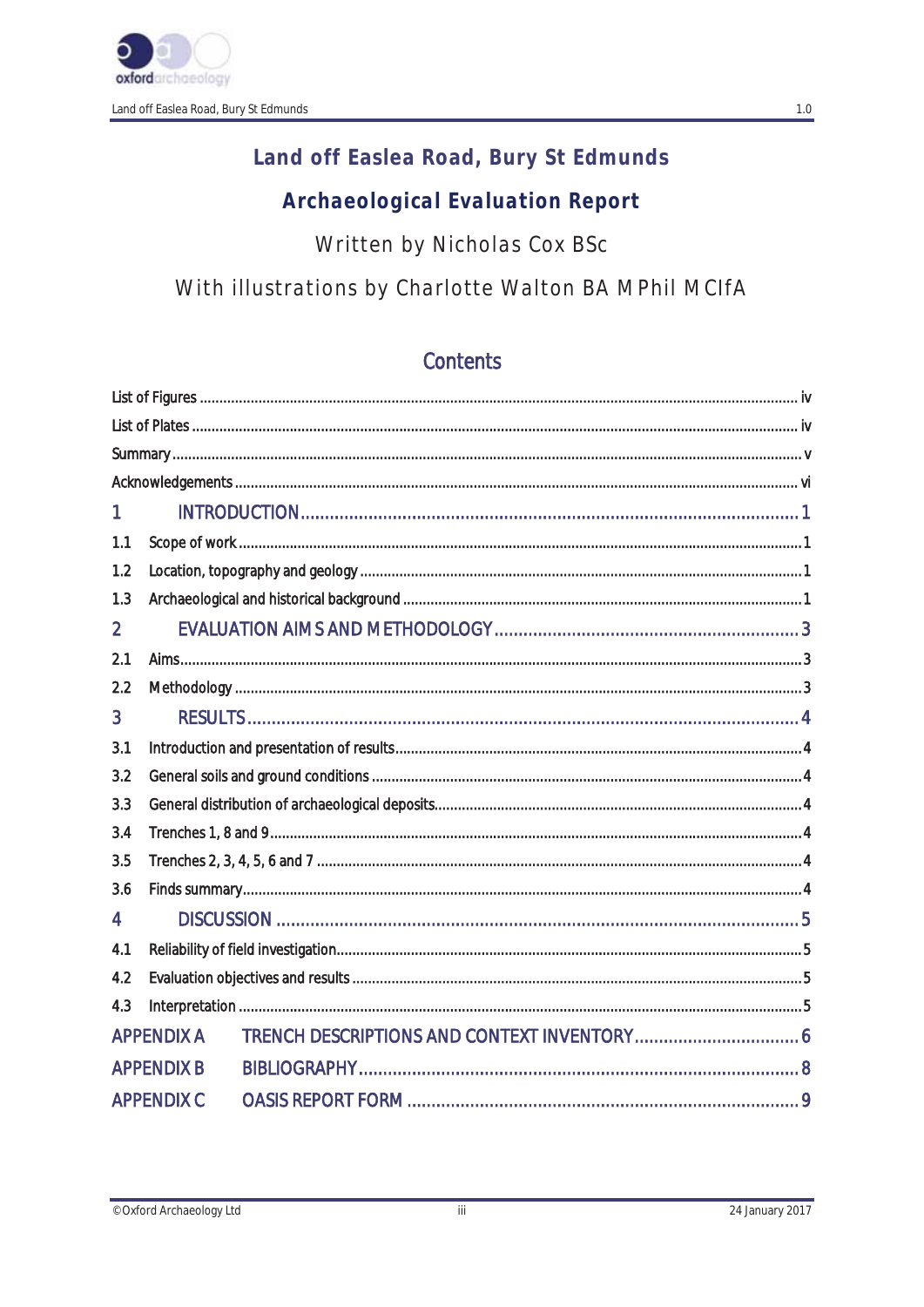

#### **List of Figures**

- Fig. 1 Site location map<br>Fig. 2 Trench plan
- Trench plan
- Fig. 3 Trench 1

### **List of Plates**

- Plate 1 Trench 1, looking north-east
- Plate 2 Ditch **1**, Trench 1, looking south
- Plate 3 Trench 2, looking north-east
- Plate 4 Trench 3, looking south-east
- Plate 5 Trench 4, looking south-west
- Plate 6 Trench 5, looking north-west
- Plate 7 Trench 6, looking south-east
- Plate 8 Trench 7, looking north-east
- Plate 9 Trench 8, looking north-east
- Plate 10 Trench 9, looking south-east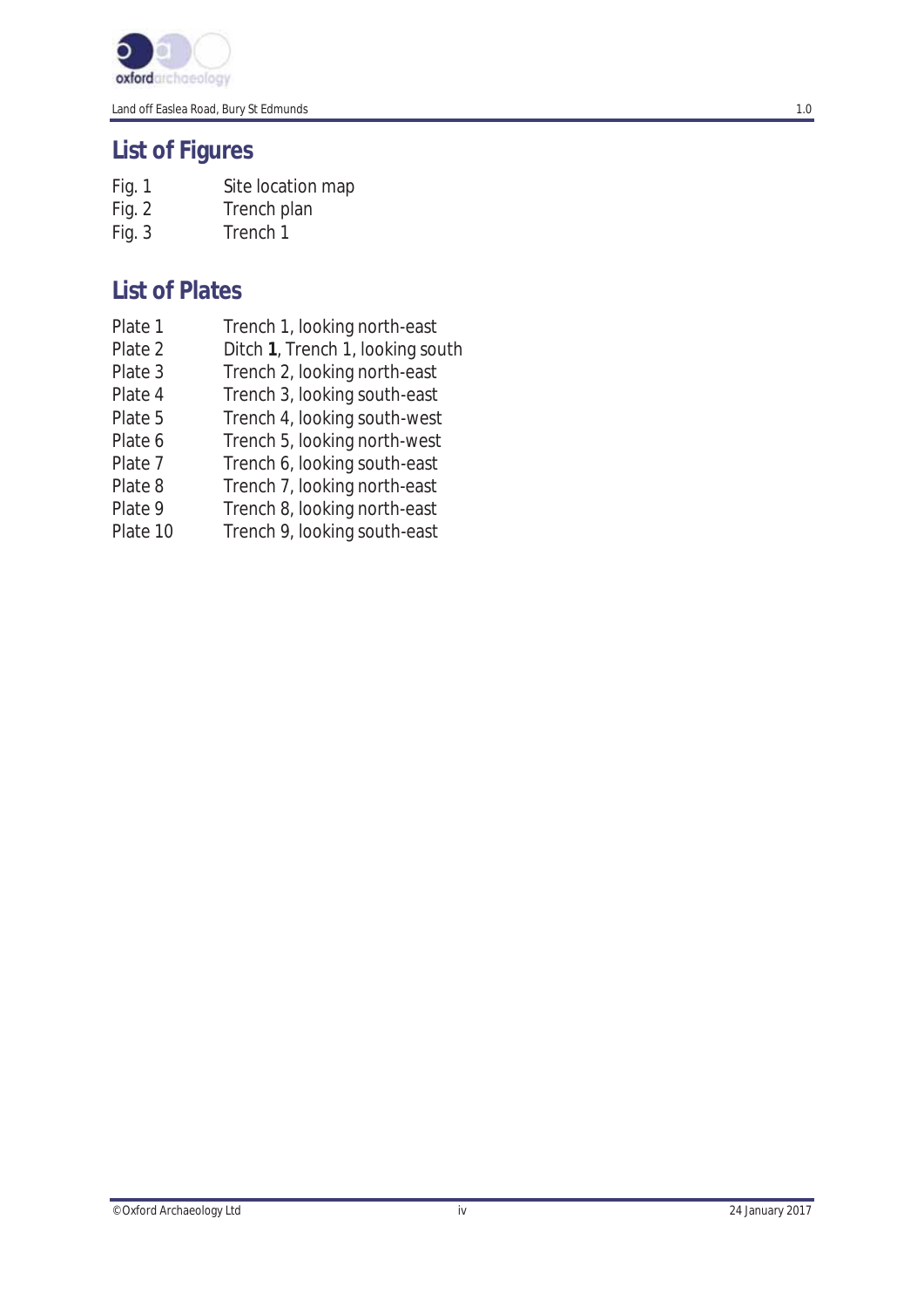

#### **Summary**

Between the 4th and 9th of January 2017 Oxford Archaeology East carried out an archaeological evaluation on land to the south of Easlea Road, Bury St Edmunds (centred TL 8769 6365).

The site comprises an industrial unit with associated buildings, parking and hardstanding. Nine 30m trenches were excavated with some loss of length due to extant buildings and live services.

No topsoil or subsoil survived across the site, these having been removed during the construction of the current buildings. There were no datable archaeological features anywhere within the evaluation area. A single, undated feature, possibly the remains of a ditch, was found in the north-western part of the development.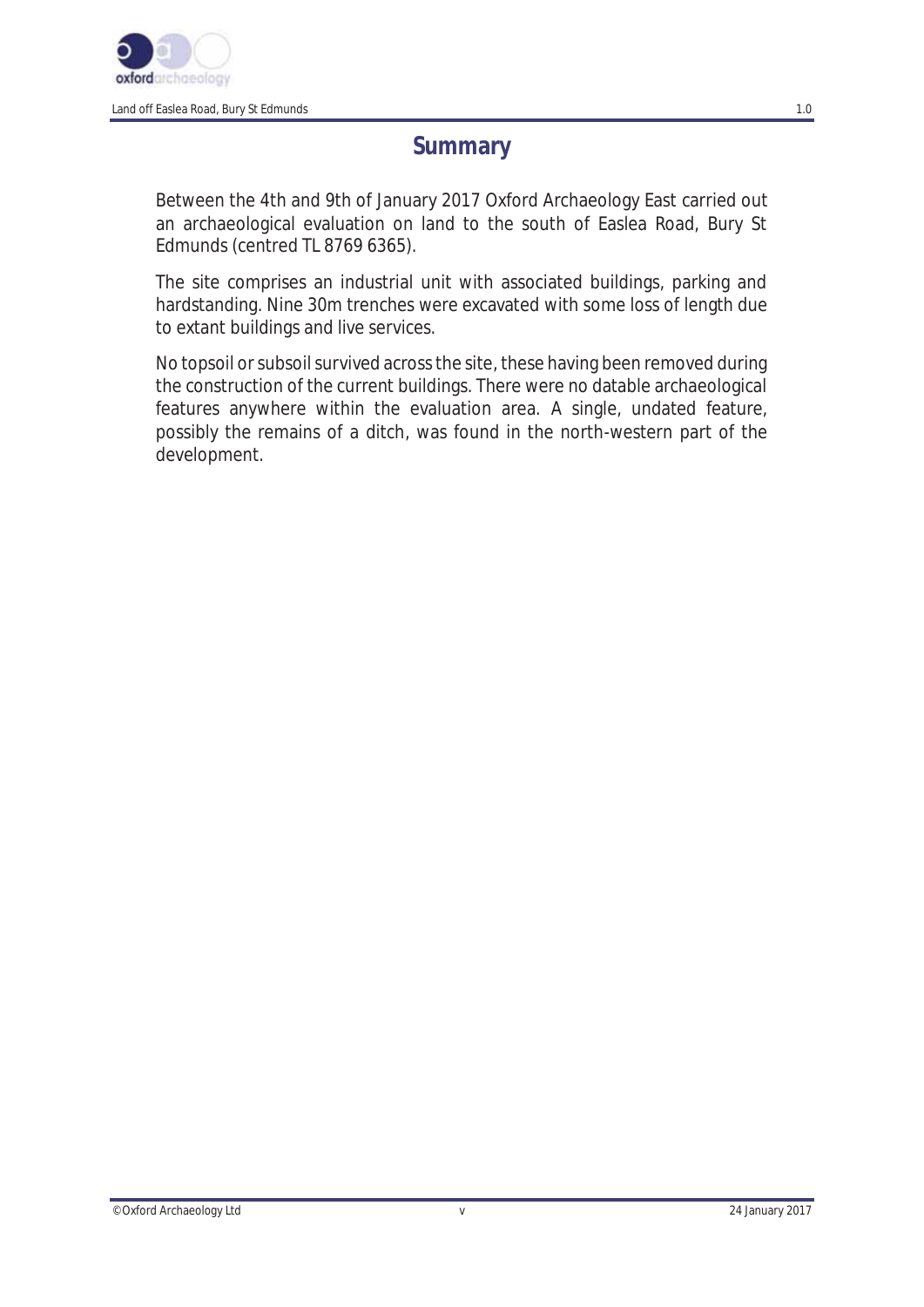

#### **Acknowledgements**

Oxford Archaeology would like to thank the Charities Property Fund for commissioning this project, and Adam Halford, Anthony Child and Dan Coston of Bidwells. Thanks is also extended to Kate Batt, who monitored the work on behalf of Suffolk County Council, and gave advice and guidance.

The project was managed for Oxford Archaeology by Matt Brudenell. The fieldwork was directed by Nicholas Cox. Survey and digitizing was carried out by Dave Brown. Thanks is also extended to the teams of OA staff that prepared the archive under the management of Kat Hamilton.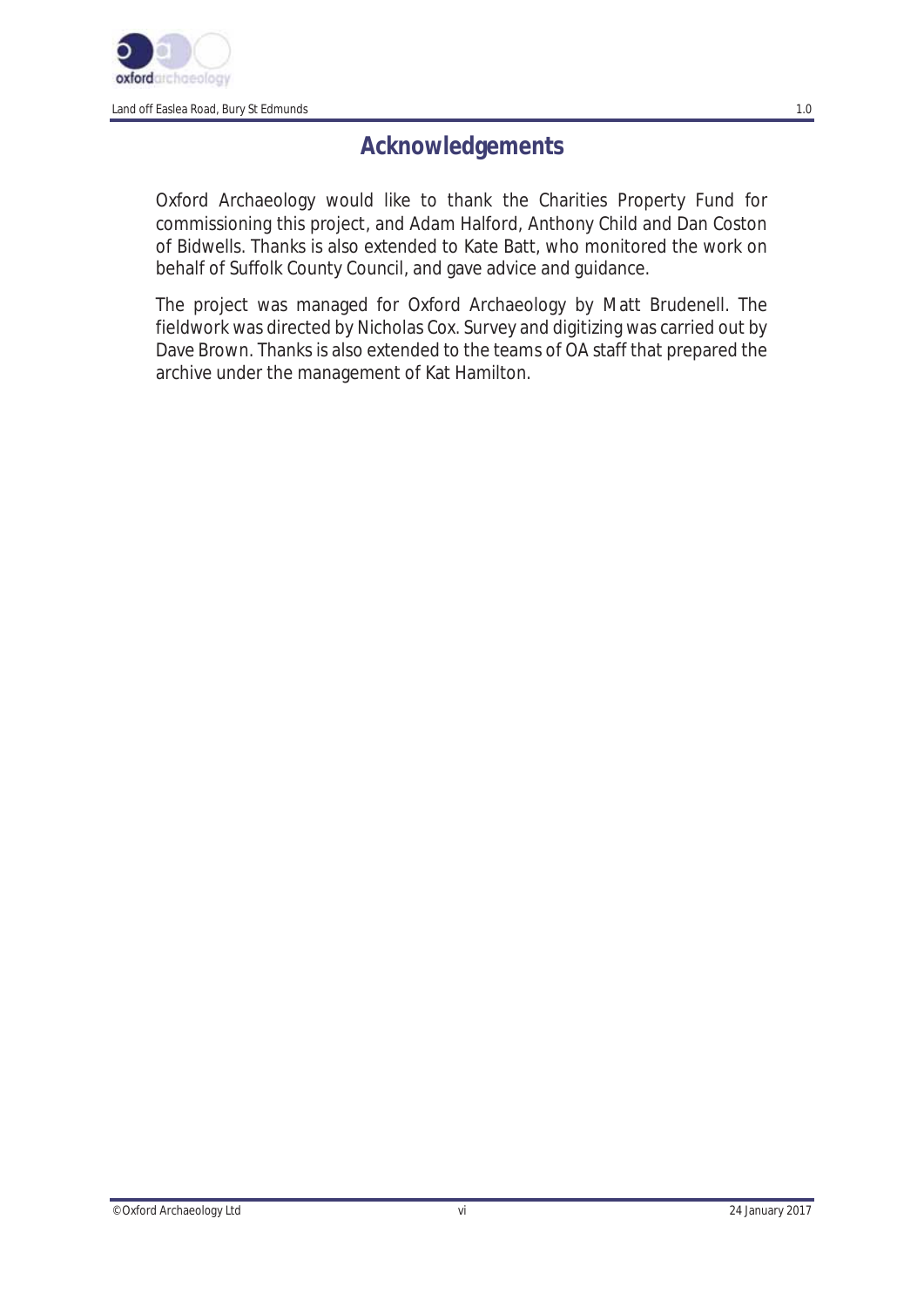

#### **1 INTRODUCTION**

#### **1.1 Scope of work**

- 1.1.1 Oxford Archaeology East (OAE) was commissioned by the Charities Property Fund c/o Savills Investment Management and Vitec Videocom Ltd to undertake a trial trench evaluation on land off Easlea Road, Bury St Edmunds.
- 1.1.2 The work was undertaken to inform the Planning Authority in advance of a submission of a Planning Application. A brief was issued by Kate Batt of Suffolk County Council and a written scheme of investigation was produced by OAE detailing the Local Authority's requirements for work necessary to inform the planning process/discharge the planning condition. This document outlines how OAE implemented the specified requirements.

#### **1.2 Location, topography and geology**

- 1.2.1 The site lies on the eastern fringe of Bury St Edmunds, *c.*2.2km from the town centre, on the Moreton Hall Industrial Estate. It is situated off Easlea Road on a rectangular commercial plot (covering 1.6ha, of which *c.*1ha is to be redeveloped) in the southeast corner of the estate, centred on TL 8769 6365.
- 1.2.2 At present, the area of proposed development consists of commercial buildings and access roads in the northern part of the site, fronting Easlea Road. The central and southern parts of the site are given over to car parking, a road loop and hard standing for storage. The site is broadly level at between 67-68m OD, and is bordered by commercial premises to the east and west, Easlea Road to the north, and a tree belt to the south.
- 1.2.3 The geology of the area is mapped as Superficial Deposits comprising Quaternary chalky till with outwash sands, gravels, silts and clays (Diamicton) of the Lowestoft Formation. The Solid Geology is Cretaceous chalk of the Lewes Nodular Chalk Formation and Seaford Chalk Formation.

#### **1.3 Archaeological and historical background**

#### **Prehistoric**

- 1.3.1 There is evidence for widespread prehistoric activity in the landscape surrounding the site. Approximately 450m to the south, two multi-period lithic scatters have been identified, with over 250 worked flint recorded (HER nos. RGH 043; BSE 046). These include Mesolithic to later Bronze Age flakes, part of a Neolithic polished stone and chipped stone axes, Early Bronze Age flint knives and arrow heads, and other flint tool types including scrapers and hammer stones. A stray find of a polished Early Bronze Age semi-circular flint knife has also been recorded *c.*680m to the west of the site (BSE 035), whilst c. 570m to the north-east, a flaked Neolithic flint axe was found (BSE 053).
- 1.3.2 Further evidence for prehistoric activity and occupation has been recorded *c.*550m to the north-east, between Kempson Way and Skyliner Way (Gill 2005). An archaeological evaluation in 2005 revealed pits and an intact prehistoric buried soil/occupation layer sealing postholes. This produced diagnostic sherds of Early Neolithic pottery, and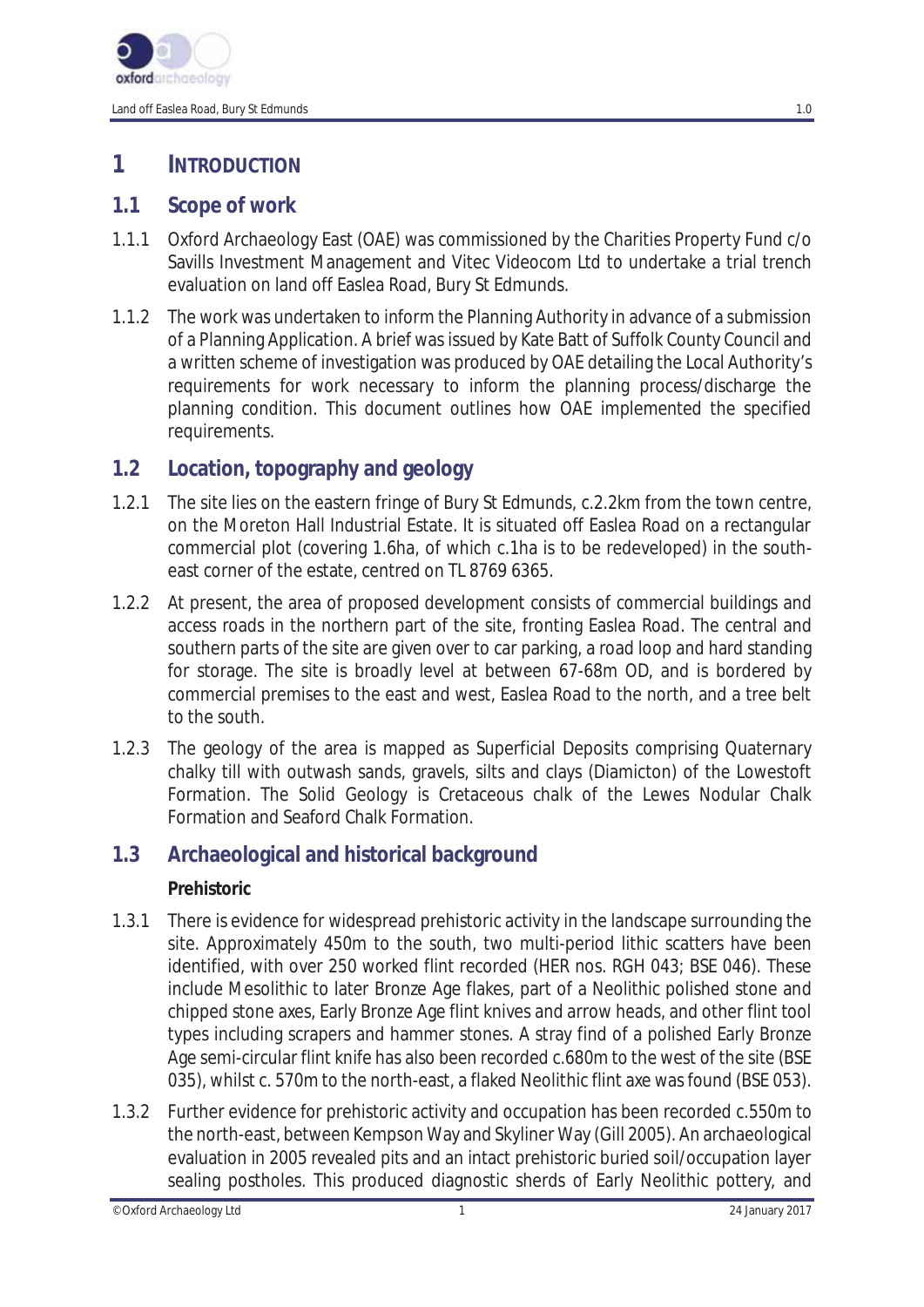

other fragments of possible Iron Age pottery. A single Late Iron Age pit was also found during an evaluation to the west of this site (BSE 131). Furthermore, a worked flint was recovered from topsoil during an evaluation to the south of Kempson Way (Ozerchowski 2012).

#### **Saxon and Medieval**

- 1.3.3 Archaeological investigations between Kempson Way and Skyliner Way, at the site of the former (post-medieval) Eldohouse Farm, revealed a possible Saxon Stone Cross and evidence for an unbroken sequence of occupation from the 12th century. The investigation demonstrated that buildings stood on the site from the late 13-14th century, with indications that the site may have been a monastic grange (BSE 131). A series of evaluations immediately north-east of this site also uncovered small, charcoal filled pits (Duffey 2006). Although undated by finds, these are similar to examples radiocarbon dated to the Early-Middle Saxon period in other parts of Suffolk.
- 1.3.4 Between 450m-600m west of the site, medieval metal artefact scatters and stray finds have been recorded between the late 1970s and early 1990s, with finds including decorated buckles, a seal matrix, token, coins and a jetton (BSE Misc; BSE 042). Sherds of medieval pottery have also been recovered from fields and fieldwalking *c.*550m to the south, and *c.*300m to the east of the site (BSE Misc). Ditches identified during the evaluation of land south of Kempson Way (Pozorski 2008; Ozerchowski 2012), between 300m-500m east of the site, may also be medieval in date. Whilst no finds were recovered, none of the ditches appear on historic maps of the area.

#### **Post-medieval and modern**

- 1.3.5 Post-medieval pottery and finds have been recovered to the south of the site by investigations around Kempson Way (BSE 131; BSE Misc). Around 450m to the southeast, are the earthwork remains of the 'Four Hills' mounds, once thought to be barrows, but now considered to be pillow mounds (RGH 014). Various investigations have been conducted at them, with finds of 18th century pottery recovered.
- 1.3.6 The OS historic maps series indicates that the site was constructed across the boundary of two fields (which remained unchanged from 1884), and was the first plot to be constructed in the industrial estate in the late 1970s. The former field boundary ran across the central part of the site on a north-west to south-east alignment.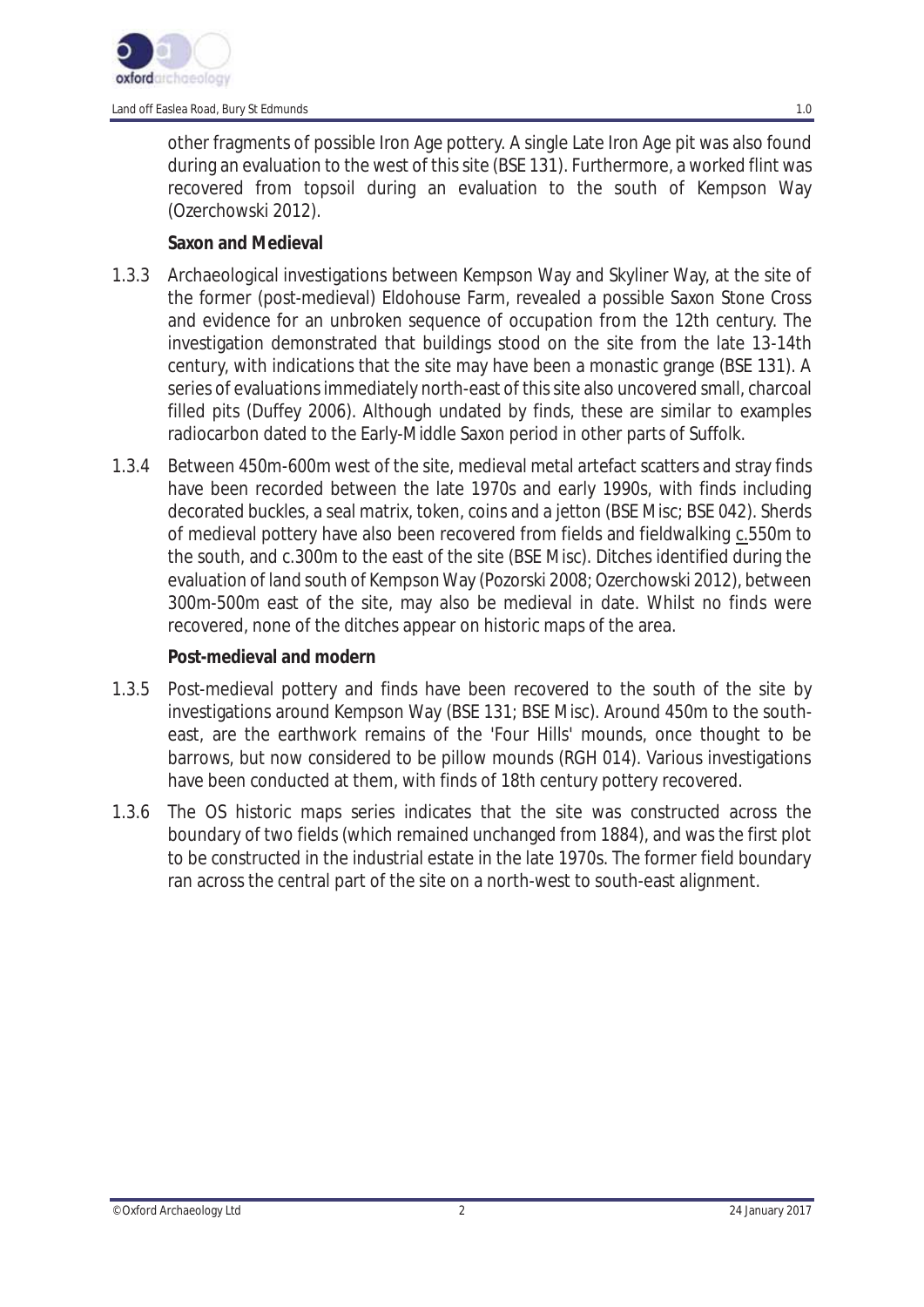

#### **2 EVALUATION AIMS AND METHODOLOGY**

#### **2.1 Aims**

- 2.1.1 The project aims and objectives were as follows:
	- i. To determine or confirm the general nature of any remains present.
	- ii. To determine or confirm the approximate date or date range of any remains, by means of artefactual or other evidence.
	- iii. To provide sufficient coverage and exposure to provide information to construct an appropriate archaeological conservation/mitigation strategy, dealing with preservation, the recording of archaeological deposits, working practices, timetables and order of cost.
	- iv. To set results in the local, regional, and national archaeological context.

#### **2.2 Methodology**

- 2.2.1 Nine 30m long trenches were excavated to provide a 5% sample of the development area.
- 2.2.2 Machine excavation was carried out under constant archaeological supervision with a tracked 360-type excavator using a toothless ditching bucket.
- 2.2.3 The site survey was carried out using a Leica GS08 with SmartNet live correctional datafeed.
- 2.2.4 All archaeological features and deposits were recorded using OA East's *pro-forma* sheets. Trench locations, plans and sections were recorded at appropriate scales and colour and monochrome photographs were taken of all relevant features and deposits.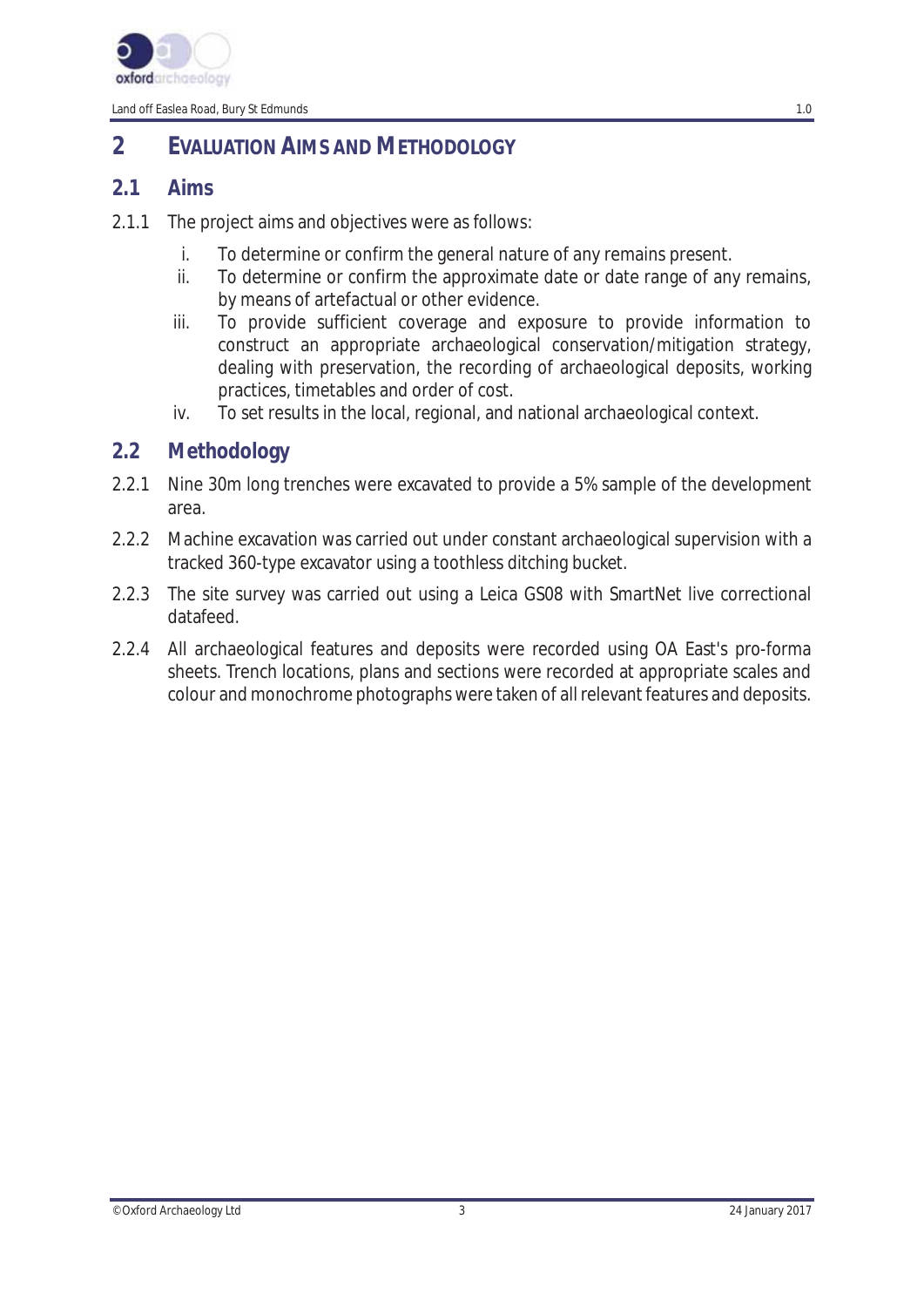

#### **3 RESULTS**

#### **3.1 Introduction and presentation of results**

3.1.1 The results of the evaluation are presented below, and include a stratigraphic description of the trenches containing archaeological remains. Full details of each trench, including dimensions and depths of all deposits, can be found in Appendix A.

#### **3.2 General soils and ground conditions**

- 3.2.1 The soil sequence between all trenches was fairly uniform. The natural geology, a mid reddish yellow clay sand, was overlain by a modern buildup layers with no subsoil or topsoil surviving.
- 3.2.2 Ground conditions throughout the evaluation were generally good, a small amount of water seepage occurred in all trenches. Archaeological features, where present, were easy to identify against the underlying natural geology.

#### **3.3 General distribution of archaeological deposits**

3.3.1 A single, possible archaeological feature was located on the north-western edge of the area of trenching.

#### **3.4 Trenches 1, 8 and 9**

- 3.4.1 Three trenches, 1, 8 and 9 (Plates 1, 9 and 10 respectively) were located wholly or partially within the area of the existing roadway and carparks, these all showed a similar modern buildup. The tarmacked areas were dug down to 0.4m into the natural before being backfilled with a compact levelling layer of sandy ironstone (3), then a layer of concrete and tarmac surface laid on top. This process likely truncated any features that survived the original levelling of the site.
- 3.4.2 Trenches 8 and 9 contained no archaeological features.
- 3.4.3 Trench 1 contained a single, north to south aligned ditch (**1**) at its southern end. This was 0.9m wide and 0.18m deep, with a u-shaped profile. The ditch was filled with a mid grey clayey sand (2), which contained no finds (Fig.3, Plates 1 & 2).
- 3.4.4 The levelling layer (3) was 0.38m thick, with layers of concrete, 0.12m thick, overlain by tarmac, 0.08m thick.

#### **3.5 Trenches 2, 3, 4, 5, 6 and 7**

- 3.5.1 The remaining six trenches were located outside the tarmacked areas but contained varying depths of modern layers above the natural, with staining and rutting from the modern construction (Plates 3, 4, 5, 6, 7 and 8).
- 3.5.2 No archaeological features were present in any of these trenches.

#### **3.6 Finds summary**

3.6.1 No finds were recovered from the evaluation.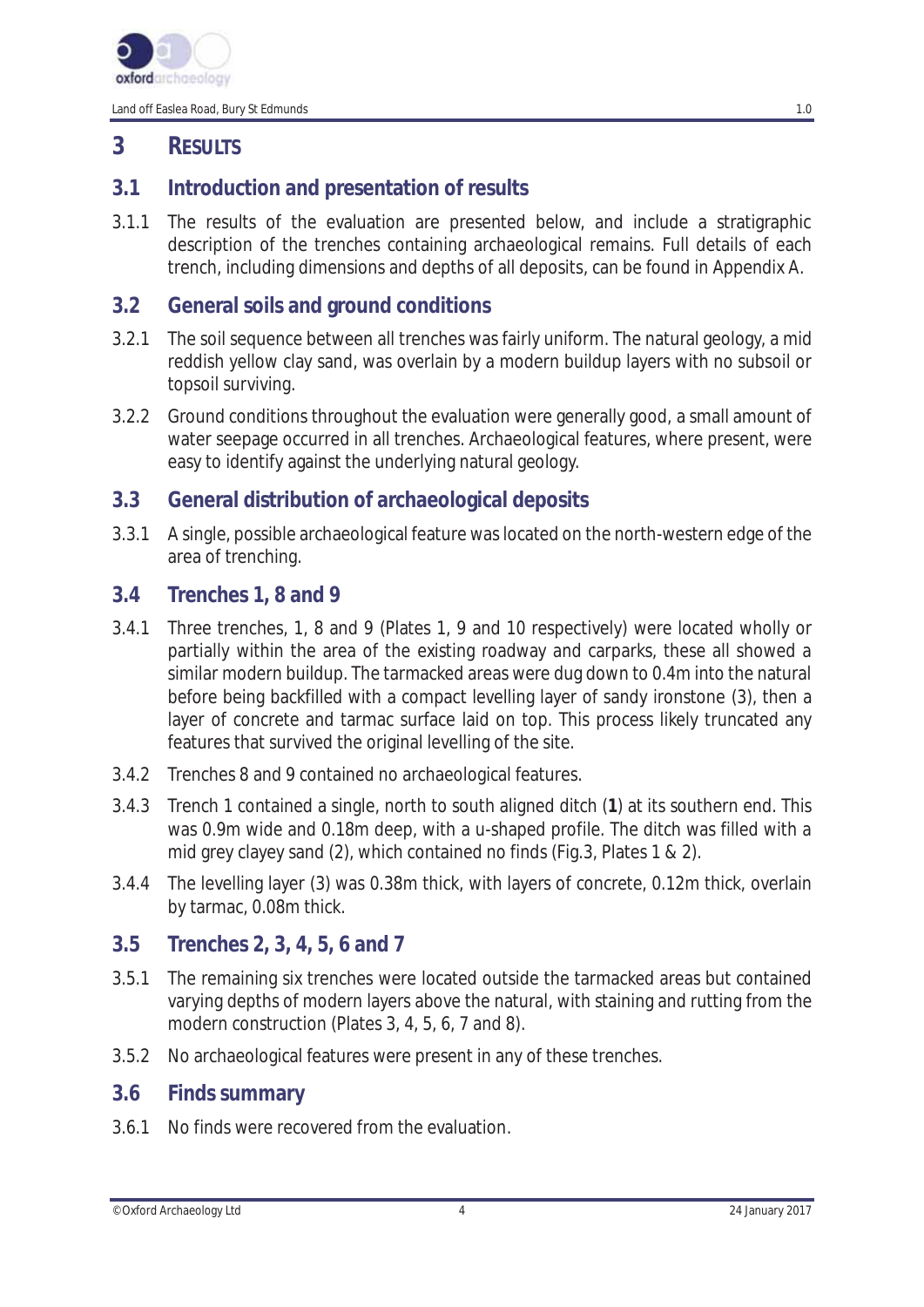

#### **4 DISCUSSION**

#### **4.1 Reliability of field investigation**

4.1.1 All of the trenches display a similar profile of modern activity, with no surviving topsoil or subsoil and similar disturbance of the natural. This indicates that a similar pattern likely exists across the unexcavated parts of the development area.

#### **4.2 Evaluation objectives and results**

- 4.2.1 The evaluation has demonstrated that no significant archaeological features survived within the development area.
- 4.2.2 All the trenches have the same pattern of modern disturbance across the site, showing that this was likely consistent across the rest of the development area.

#### **4.3 Interpretation**

- 4.3.1 The sole possible feature identified, ditch **1,** was located at the northern end of Trench 1. It contained no dating evidence and could possibly be a wheel rut associated with the construction of the modern carpark. If older, it may represent the base of a larger feature that has been truncated by modern construction.
- 4.3.2 The remainder of the site has been subjected to extensive truncation by modern construction activities that have likely destroyed any other archaeological features that may have been on the site.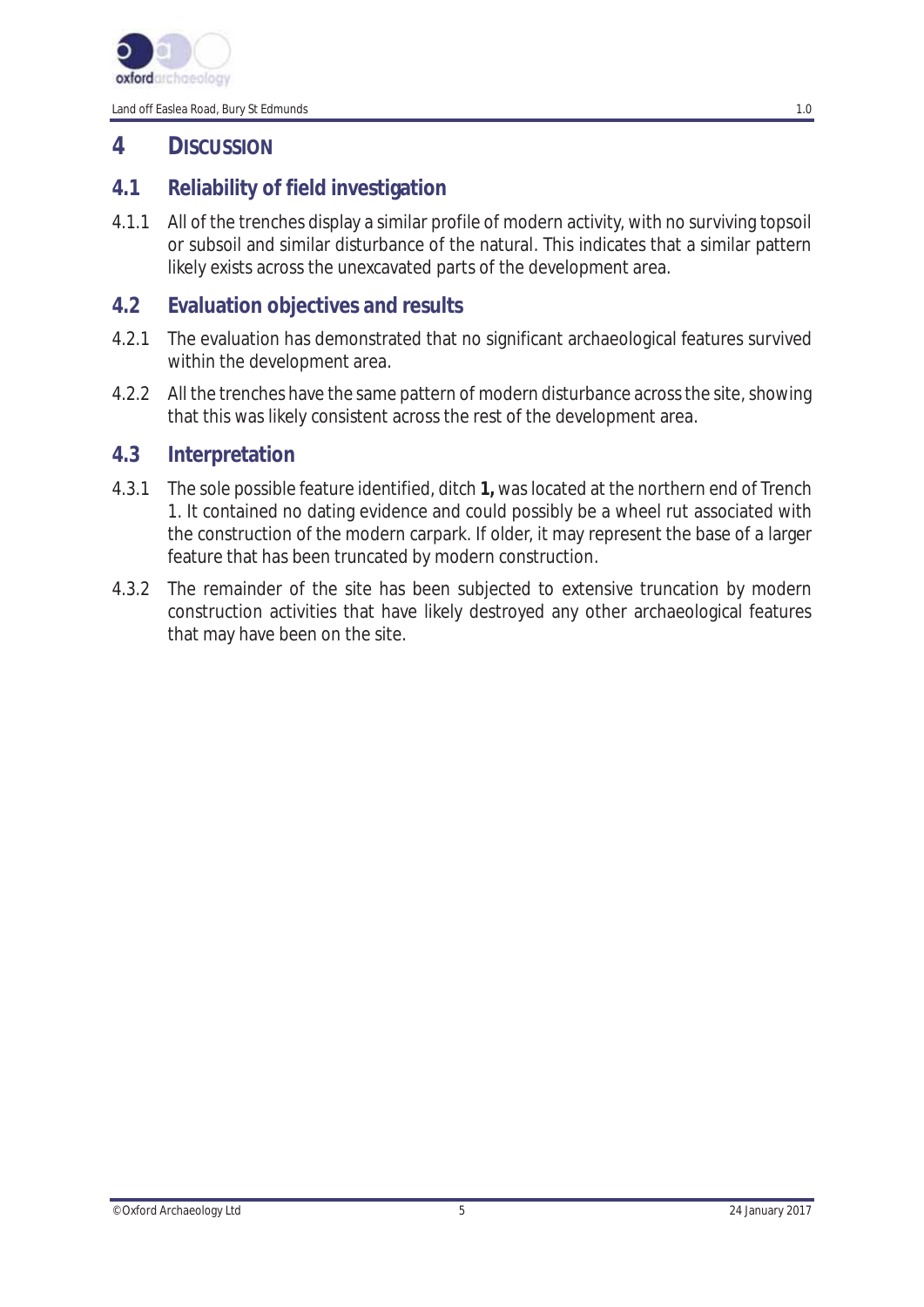

#### **APPENDIX A TRENCH DESCRIPTIONS AND CONTEXT INVENTORY**

| Trench 1       |                                         |                          |              |                                                          |                          |             |  |  |  |
|----------------|-----------------------------------------|--------------------------|--------------|----------------------------------------------------------|--------------------------|-------------|--|--|--|
|                | <b>General description</b>              |                          |              |                                                          | <b>Orientation</b>       | E-W         |  |  |  |
|                |                                         |                          |              | Trench devoid of archaeology. Consists of modern buildup | Length (m)               | 30          |  |  |  |
|                | overlying natural geology of clay sand. |                          |              |                                                          | Width (m)                | 2.10        |  |  |  |
|                |                                         |                          |              |                                                          | Avg. depth (m)           | 0.54        |  |  |  |
| <b>Context</b> | <b>Type</b>                             | <b>Width</b>             | <b>Depth</b> | <b>Description</b>                                       | <b>Finds</b>             | <b>Date</b> |  |  |  |
| No.            |                                         | (m)                      | (m)          |                                                          |                          |             |  |  |  |
|                | Cut                                     | 0.90                     | 0.18         | <b>Ditch</b>                                             |                          |             |  |  |  |
| 2              | Fill                                    | $\overline{\phantom{a}}$ | 0.18         | <b>Ditch</b>                                             |                          |             |  |  |  |
| 3              | Layer                                   | $\overline{\phantom{a}}$ | 0.38         | Leveling Layer                                           |                          | Modern      |  |  |  |
| 4              | Layer                                   | $\overline{\phantom{a}}$ |              | Natural                                                  | $\overline{\phantom{a}}$ |             |  |  |  |

| Trench <sub>2</sub> |                                         |                          |                                                          |                    |                |             |
|---------------------|-----------------------------------------|--------------------------|----------------------------------------------------------|--------------------|----------------|-------------|
|                     | <b>General description</b>              | <b>Orientation</b>       | E-W                                                      |                    |                |             |
|                     |                                         |                          | Trench devoid of archaeology. Consists of modern buildup | Length (m)         | 30             |             |
|                     | overlying natural geology of clay sand. |                          |                                                          |                    | Width (m)      | 2.10        |
|                     |                                         |                          |                                                          |                    | Avg. depth (m) | 0.37        |
| Context             | <b>Type</b>                             | Width                    | Depth                                                    | <b>Description</b> | <b>Finds</b>   | <b>Date</b> |
| No.                 |                                         | (m)                      | (m)                                                      |                    |                |             |
|                     | Layer                                   | $\overline{\phantom{a}}$ |                                                          | Natural            |                |             |

| Trench 3                                |       |                          |              |                                                          |                    |             |  |
|-----------------------------------------|-------|--------------------------|--------------|----------------------------------------------------------|--------------------|-------------|--|
| <b>General description</b>              |       |                          |              |                                                          | <b>Orientation</b> | $N-S$       |  |
|                                         |       |                          |              | Trench devoid of archaeology. Consists of modern buildup | Length (m)         | 30          |  |
| overlying natural geology of clay sand. |       |                          |              |                                                          | Width (m)          | 2.10        |  |
|                                         |       |                          |              |                                                          | Avg. depth (m)     | 0.43        |  |
| Context                                 | Type  | <b>Width</b>             | <b>Depth</b> | <b>Description</b>                                       | <b>Finds</b>       | <b>Date</b> |  |
| No.                                     |       | (m)                      | (m)          |                                                          |                    |             |  |
|                                         | Laver | $\overline{\phantom{a}}$ |              | Natural                                                  |                    |             |  |

| Trench 4                                |                            |                          |                          |                                                          |                    |             |  |  |
|-----------------------------------------|----------------------------|--------------------------|--------------------------|----------------------------------------------------------|--------------------|-------------|--|--|
|                                         | <b>General description</b> |                          |                          |                                                          | <b>Orientation</b> | E-W         |  |  |
|                                         |                            |                          |                          | Trench devoid of archaeology. Consists of modern buildup | Length (m)         | 30          |  |  |
| overlying natural geology of clay sand. |                            |                          |                          |                                                          | Width (m)          | 2.10        |  |  |
|                                         |                            |                          |                          |                                                          | Avg. depth (m)     | 0.37        |  |  |
| Context                                 | <b>Type</b>                | <b>Width</b>             | <b>Depth</b>             | <b>Description</b>                                       | <b>Finds</b>       | <b>Date</b> |  |  |
| No.                                     |                            | (m)                      | (m)                      |                                                          |                    |             |  |  |
|                                         | Layer                      | $\overline{\phantom{a}}$ | $\overline{\phantom{0}}$ | Natural                                                  |                    |             |  |  |

©Oxford Archaeology Ltd 6 24 January 2017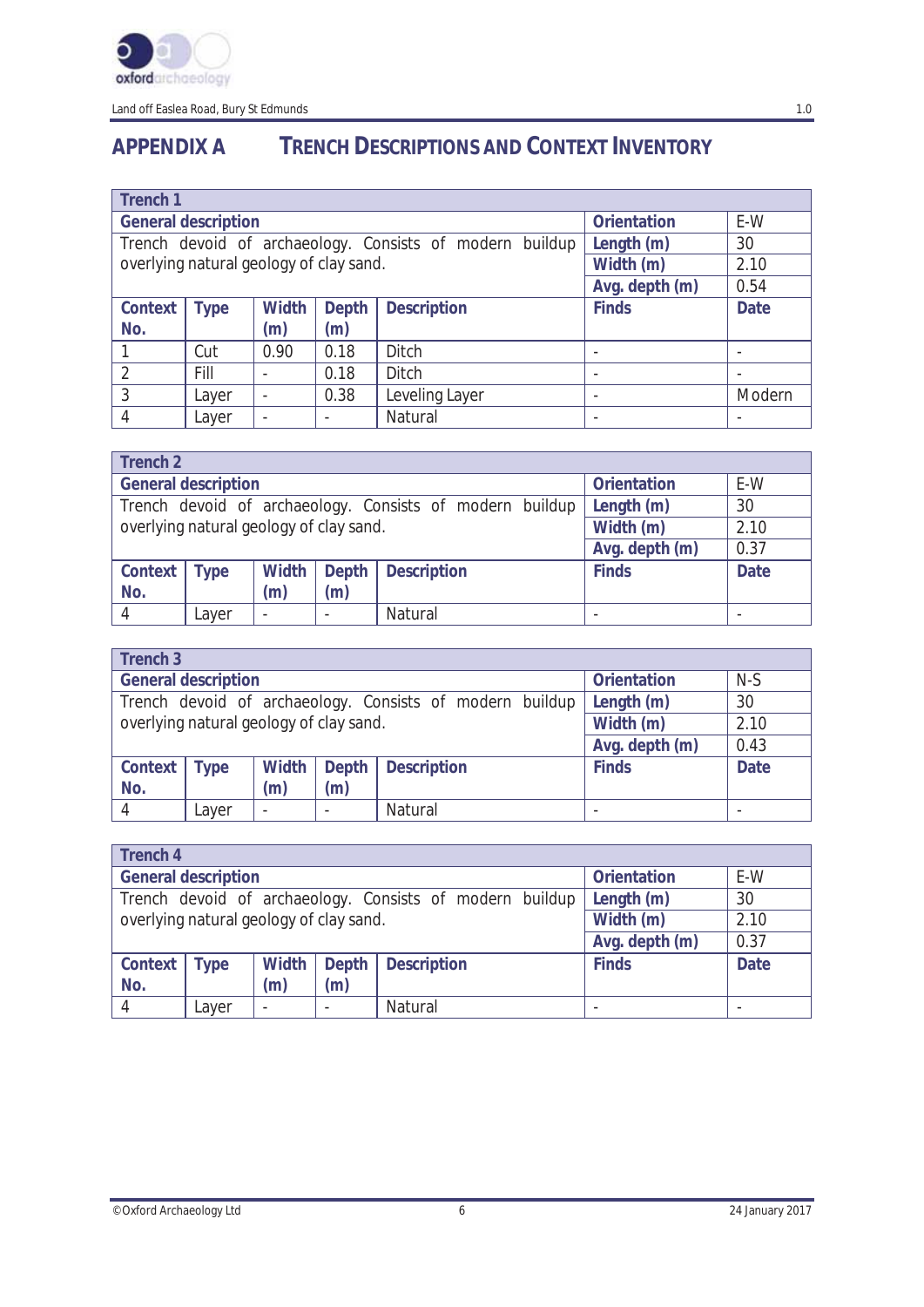

| Trench 5                                                                     |             |                          |              |                    |                    |             |
|------------------------------------------------------------------------------|-------------|--------------------------|--------------|--------------------|--------------------|-------------|
| <b>General description</b>                                                   |             |                          |              |                    | <b>Orientation</b> | $N-S$       |
| 30<br>Length (m)<br>Trench devoid of archaeology. Consists of modern buildup |             |                          |              |                    |                    |             |
| overlying natural geology of clay sand.                                      |             |                          |              |                    | Width (m)          | 2.10        |
|                                                                              |             |                          |              |                    | Avg. depth (m)     | 0.33        |
| Context                                                                      | <b>Type</b> | <b>Width</b>             | <b>Depth</b> | <b>Description</b> | <b>Finds</b>       | <b>Date</b> |
| No.                                                                          |             | (m)                      | (m)          |                    |                    |             |
| 4                                                                            | Laver       | $\overline{\phantom{a}}$ |              | <b>Natural</b>     |                    |             |

| Trench 6                                |                            |                          |                                                          |                    |                |             |
|-----------------------------------------|----------------------------|--------------------------|----------------------------------------------------------|--------------------|----------------|-------------|
|                                         | <b>General description</b> | Orientation              | $N-S$                                                    |                    |                |             |
|                                         |                            |                          | Trench devoid of archaeology. Consists of modern buildup | Length (m)         | 30             |             |
| overlying natural geology of clay sand. |                            |                          |                                                          |                    | Width (m)      | 2.10        |
|                                         |                            |                          |                                                          |                    | Avg. depth (m) | 0.40        |
| Context                                 | <b>Type</b>                | <b>Width</b>             | <b>Depth</b>                                             | <b>Description</b> | <b>Finds</b>   | <b>Date</b> |
| No.                                     |                            | (m)                      | (m)                                                      |                    |                |             |
|                                         | Layer                      | $\overline{\phantom{a}}$ |                                                          | Natural            |                |             |

| Trench <sub>7</sub> |                                         |                          |                                                          |                    |                |             |
|---------------------|-----------------------------------------|--------------------------|----------------------------------------------------------|--------------------|----------------|-------------|
|                     | <b>General description</b>              |                          | <b>Orientation</b>                                       | E-W                |                |             |
|                     |                                         |                          | Trench devoid of archaeology. Consists of modern buildup | Length (m)         | 30             |             |
|                     | overlying natural geology of clay sand. |                          |                                                          |                    | Width (m)      | 2.10        |
|                     |                                         |                          |                                                          |                    | Avg. depth (m) | 0.63        |
| Context             | <b>Type</b>                             | Width                    | <b>Depth</b>                                             | <b>Description</b> | <b>Finds</b>   | <b>Date</b> |
| No.                 |                                         | (m)                      | (m)                                                      |                    |                |             |
|                     | Layer                                   | $\overline{\phantom{0}}$ |                                                          | Natural            |                |             |

| Trench 8                                |                            |                          |                                                          |                    |                |             |
|-----------------------------------------|----------------------------|--------------------------|----------------------------------------------------------|--------------------|----------------|-------------|
|                                         | <b>General description</b> |                          | <b>Orientation</b>                                       | E-W                |                |             |
|                                         |                            |                          | Trench devoid of archaeology. Consists of modern buildup | Length (m)         | 30             |             |
| overlying natural geology of clay sand. |                            |                          |                                                          |                    | Width (m)      | 2.10        |
|                                         |                            |                          |                                                          |                    | Avg. depth (m) | 0.57        |
| Context                                 | <b>Type</b>                | <b>Width</b>             | <b>Depth</b>                                             | <b>Description</b> | <b>Finds</b>   | <b>Date</b> |
| No.                                     |                            | (m)                      | (m)                                                      |                    |                |             |
|                                         | Layer                      | $\overline{\phantom{a}}$ |                                                          | Natural            |                |             |

| Trench 9                                |                            |                          |              |                                                          |                    |             |  |
|-----------------------------------------|----------------------------|--------------------------|--------------|----------------------------------------------------------|--------------------|-------------|--|
|                                         | <b>General description</b> |                          |              |                                                          | <b>Orientation</b> | $N-S$       |  |
|                                         |                            |                          |              | Trench devoid of archaeology. Consists of modern buildup | Length (m)         | 30          |  |
| overlying natural geology of clay sand. |                            |                          |              |                                                          | Width (m)          | 2.10        |  |
|                                         |                            |                          |              |                                                          | Avg. depth (m)     | 0.70        |  |
| Context                                 | <b>Type</b>                | <b>Width</b>             | <b>Depth</b> | <b>Description</b>                                       | <b>Finds</b>       | <b>Date</b> |  |
| No.                                     |                            | (m)                      | (m)          |                                                          |                    |             |  |
|                                         | Layer                      | $\overline{\phantom{a}}$ |              | Natural                                                  |                    |             |  |

©Oxford Archaeology Ltd 7 24 January 2017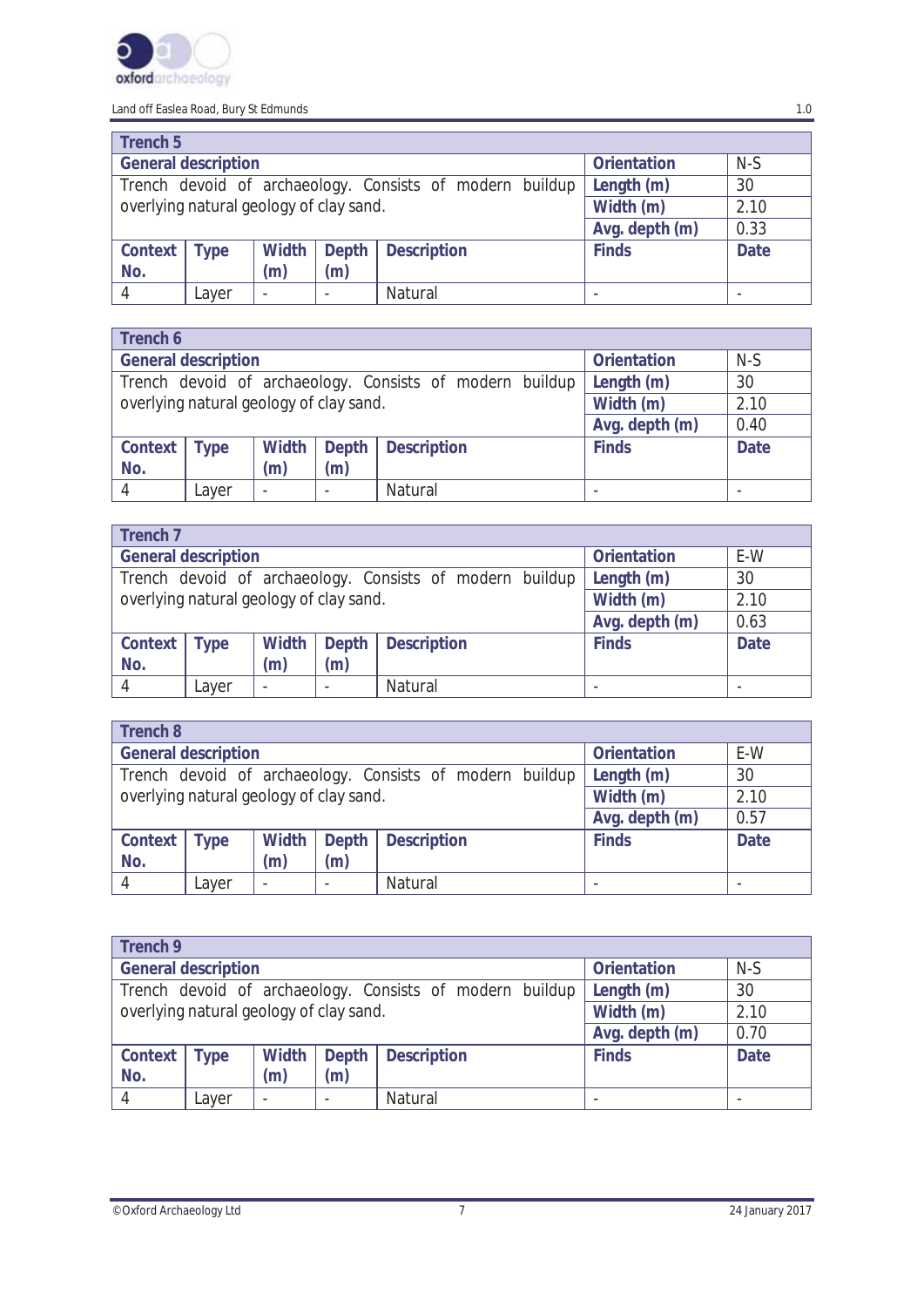

#### **APPENDIX B BIBLIOGRAPHY**

Brudenell, M., 2016, *Written Scheme of Investigation, Pre-demolition Archaeological Evaluation, Land off Easlea Road, Bury St Edmunds,* OA East (unpublished)

Duffey, J., 2006, *Site B, Suffolk Business Park, Bedingfield Way, Bury St Edmunds, Suffolk, and Site B1, Suffolk Business Park, Bedingfield Way, Bury St Edmunds, Suffolk,* Suffolk C.C. Archaeology Service

Gill, D., 2005, *Site B, Suffolk Business Park, Kempson Way, Bury St Edmunds, Suffolk,* Suffolk C.C. Archaeology Service

Orzechowski, K., 2012, *Site E2, Suffolk Business Park, Bury St Edmunds, Suffolk, an Archaeological Evaluation,* Archaeological Solutions

Pozorski, Z., 2008, *Site C4, Suffolk Business Park, Bury St Edmunds, Suffolk, an Archaeological Evaluation,* Archaeological Solutions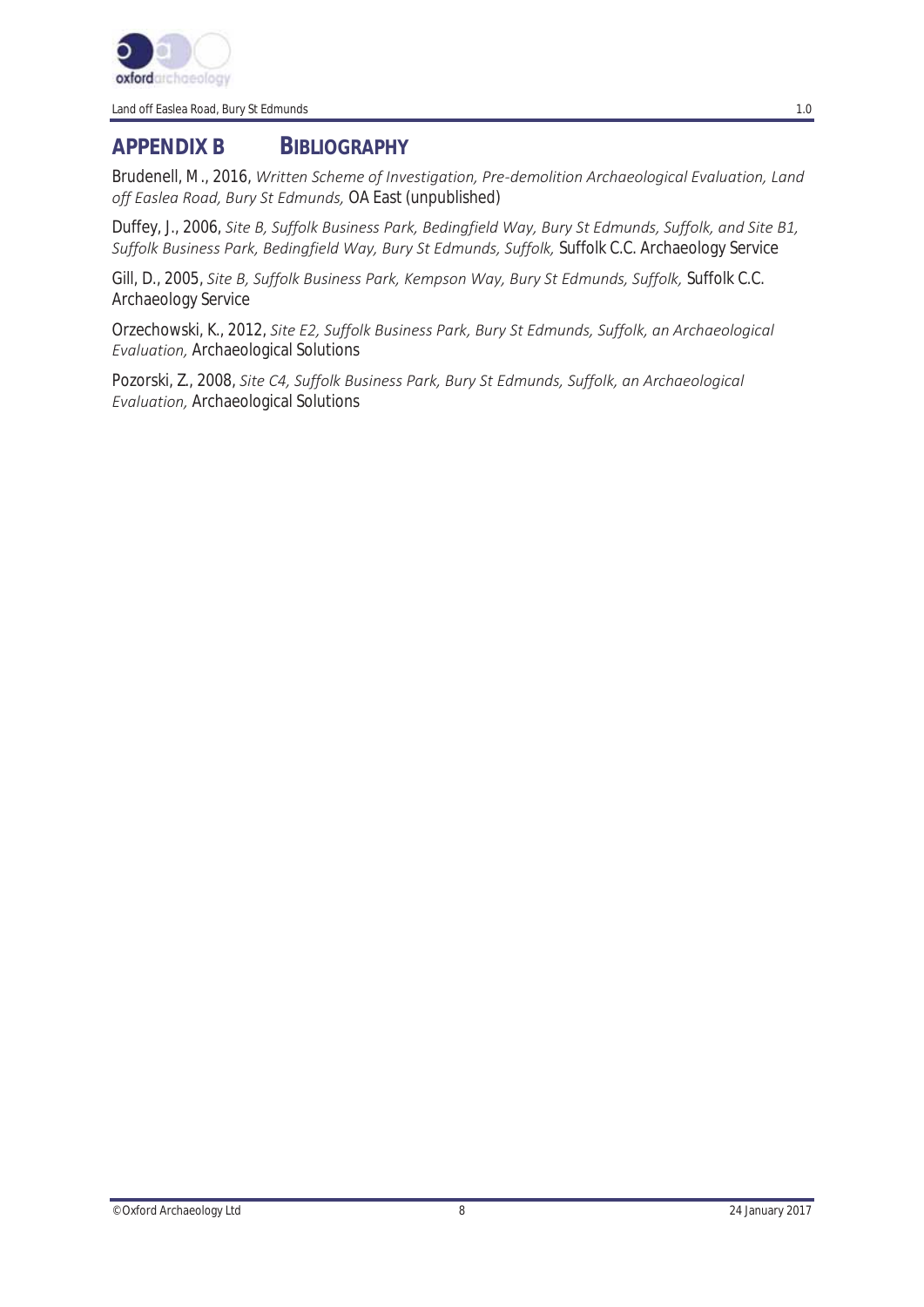

#### **APPENDIX C OASIS REPORT FORM**

Previous Work None Future Work None

#### **Project Details**

| <b>OASIS Number</b>             | oxfordar3-266912                      |                  |              |  |
|---------------------------------|---------------------------------------|------------------|--------------|--|
| Project Name                    | Land off Easlea Road, Bury St Edmunds |                  |              |  |
|                                 |                                       |                  |              |  |
| Start of Fieldwork   04-01-2017 |                                       | End of Fieldwork | $09-01-2017$ |  |

#### **Project Reference Codes**

| Site Code         | ESF24950       | Planning App. No.   Pre-application |  |  |  |  |
|-------------------|----------------|-------------------------------------|--|--|--|--|
| <b>HER Number</b> | <b>BSE 512</b> | <b>Related Numbers</b>              |  |  |  |  |
|                   |                |                                     |  |  |  |  |

| Prompt                    | <b>Planning Condition</b> |
|---------------------------|---------------------------|
| Development Type          | Urban Industrial          |
| Place in Planning Process | Pre-application           |

#### **Techniques used (tick all that apply)**

| Aerial Photography -<br>interpretation | Grab-sampling          |   | Remote Operated Vehicle Survey         |
|----------------------------------------|------------------------|---|----------------------------------------|
| Aerial Photography - new               | Gravity-core           | ⊠ | Sample Trenches                        |
| Annotated Sketch                       | Laser Scanning         |   | Survey/Recording of                    |
|                                        |                        |   | Fabric/Structure                       |
| Augering                               | Measured Survey        |   | Targeted Trenches                      |
| Dendrochonological Survey              | <b>Metal Detectors</b> |   | <b>Test Pits</b>                       |
| Documentary Search                     | Phosphate Survey       |   | Topographic Survey                     |
| <b>Environmental Sampling</b>          | Photogrammetric Survey |   | Vibro-core                             |
| Fieldwalking                           | Photographic Survey    |   | Visual Inspection (Initial Site Visit) |
| Geophysical Survey                     | Rectified Photography  |   |                                        |
|                                        |                        |   |                                        |

| Monument     | Period          | <b>Object</b> | Period          |
|--------------|-----------------|---------------|-----------------|
| <b>Ditch</b> | Uncertain       | <b>None</b>   | Choose an item. |
|              | Choose an item. |               | Choose an item. |
|              | Choose an item. |               | Choose an item. |
| $\cdots$     |                 |               |                 |

Insert more lines as appropriate.

#### **Project Location**

| County             | Suffolk                |
|--------------------|------------------------|
| <b>District</b>    | St Edmundsbury         |
| Parish             | <b>Bury St Edmunds</b> |
| <b>HER</b> office  | Suffolk                |
| Size of Study Area | 540 sq.m               |
| National Grid Ref  | TL 8769 6365           |

#### **Project Originators**

| Organisation              | Oxford Archaeology East |
|---------------------------|-------------------------|
| Project Brief Originator  | Kate Batt               |
| Project Design Originator | Matt Brudenell          |
|                           |                         |

Address (including Postcode)

Easlea Road Bury St Edmunds

IP32 7BX

©Oxford Archaeology Ltd 9 24 January 2017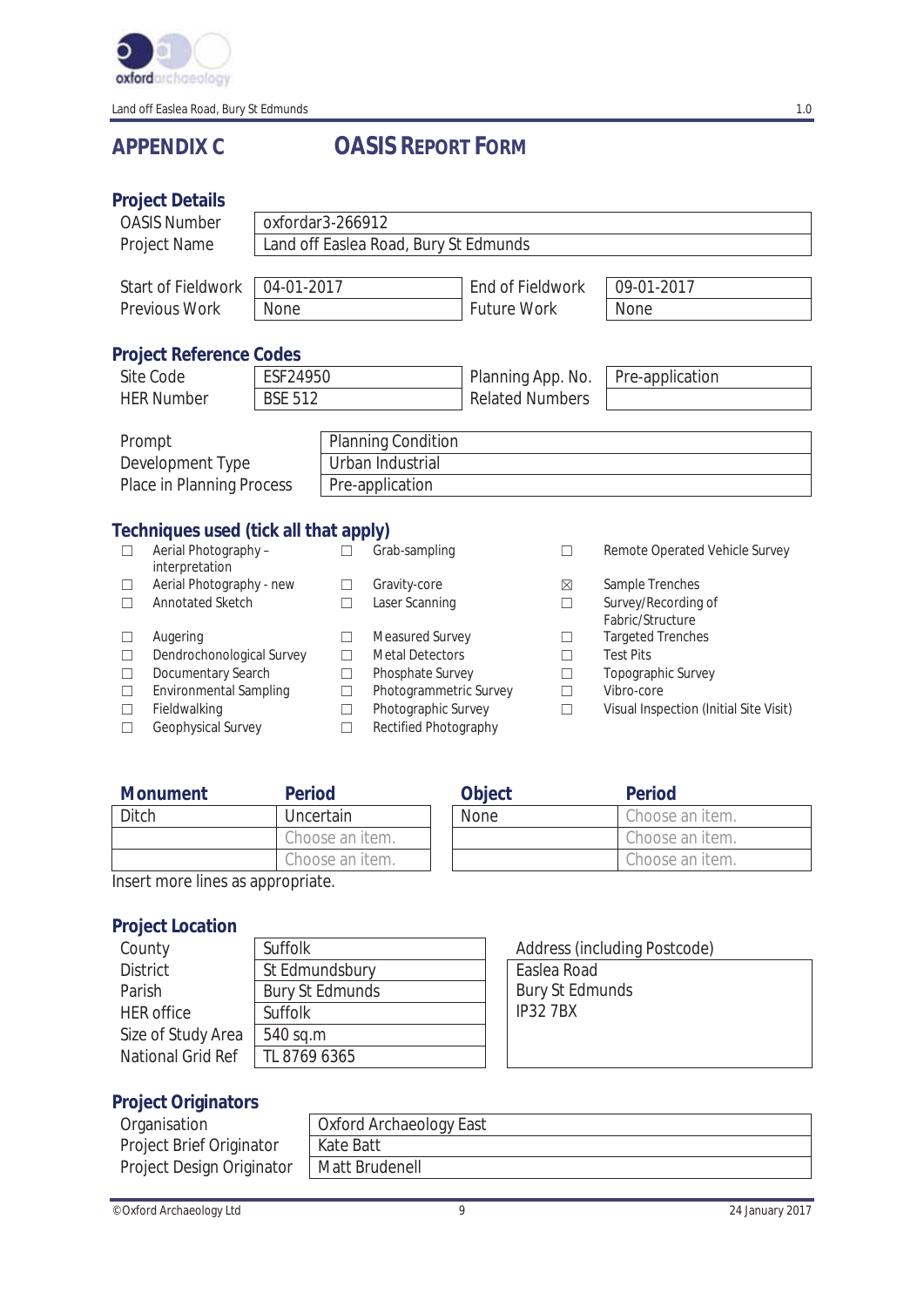

| <b>Project Manager</b>    | Matt Brudenell |
|---------------------------|----------------|
| <b>Project Supervisor</b> | Nicholas Cox   |

#### **Project Archives**

|                          | Location                     |          |
|--------------------------|------------------------------|----------|
| Physical Archive (Finds) |                              |          |
| Digital Archive          | OA East                      | FSF24950 |
| Paper Archive            | <b>Suffolk County Stores</b> | FSF24950 |

| <b>Physical Contents</b>       | Present?    |             | <b>Digital files</b><br>associated with<br><b>Finds</b> | Paperwork<br>associated with<br><b>Finds</b> |  |
|--------------------------------|-------------|-------------|---------------------------------------------------------|----------------------------------------------|--|
| <b>Animal Bones</b>            | $\Box$      |             | $\Box$                                                  | $\Box$                                       |  |
| Ceramics                       |             |             | $\vert \ \ \vert$                                       | $\Box$                                       |  |
| Environmental                  |             |             | $\Box$                                                  | $\Box$                                       |  |
| Glass                          | ⊐           |             | $\Box$                                                  | $\Box$                                       |  |
| Human Remains                  |             |             | П                                                       | $\Box$                                       |  |
| Industrial                     | ┓           |             | П                                                       | $\Box$                                       |  |
| Leather                        | П           |             | $\Box$                                                  | $\Box$                                       |  |
| Metal                          |             |             | П                                                       | $\Box$                                       |  |
| Stratigraphic                  |             |             | $\Box$                                                  | $\Box$                                       |  |
| Survey                         |             |             | $\Box$                                                  | $\Box$                                       |  |
| <b>Textiles</b>                | ┓           |             | $\Box$                                                  | $\Box$                                       |  |
| Wood                           | ┓           |             | $\Box$                                                  | $\Box$                                       |  |
| <b>Worked Bone</b>             | П           |             | $\Box$                                                  | $\Box$                                       |  |
| Worked Stone/Lithic            | $\Box$      |             | П                                                       | $\Box$                                       |  |
| None                           | $\boxtimes$ |             | $\boxtimes$                                             | $\boxtimes$                                  |  |
| Other                          | $\Box$      |             | $\Box$                                                  | $\Box$                                       |  |
| <b>Digital Media</b>           |             |             | <b>Paper Media</b>                                      |                                              |  |
| Database                       |             | $\boxtimes$ | <b>Aerial Photos</b>                                    |                                              |  |
| GIS                            |             | $\boxtimes$ | <b>Context Sheets</b>                                   | $\boxtimes$                                  |  |
| Geophysics                     |             | $\Box$      | Correspondence                                          |                                              |  |
| Images (Digital photos)        |             | $\boxtimes$ | Diary                                                   |                                              |  |
| Illustrations (Figures/Plates) |             | $\Box$      | Drawing                                                 |                                              |  |
| Moving Image                   |             | $\Box$      | Manuscript                                              |                                              |  |
| Spreadsheets                   |             | $\Box$      | Map                                                     |                                              |  |
| Survey                         |             | $\boxtimes$ | Matrices                                                |                                              |  |
| Text                           |             | $\boxtimes$ | Microfiche                                              |                                              |  |
| Virtual Reality                |             | $\Box$      | Miscellaneous                                           |                                              |  |
|                                |             |             | Research/Notes                                          |                                              |  |

Photos (negatives/prints/slides)  $\Box$ Plans  $\boxtimes$ Report **⊠** Sections  $\boxtimes$ Survey and the state of  $\Box$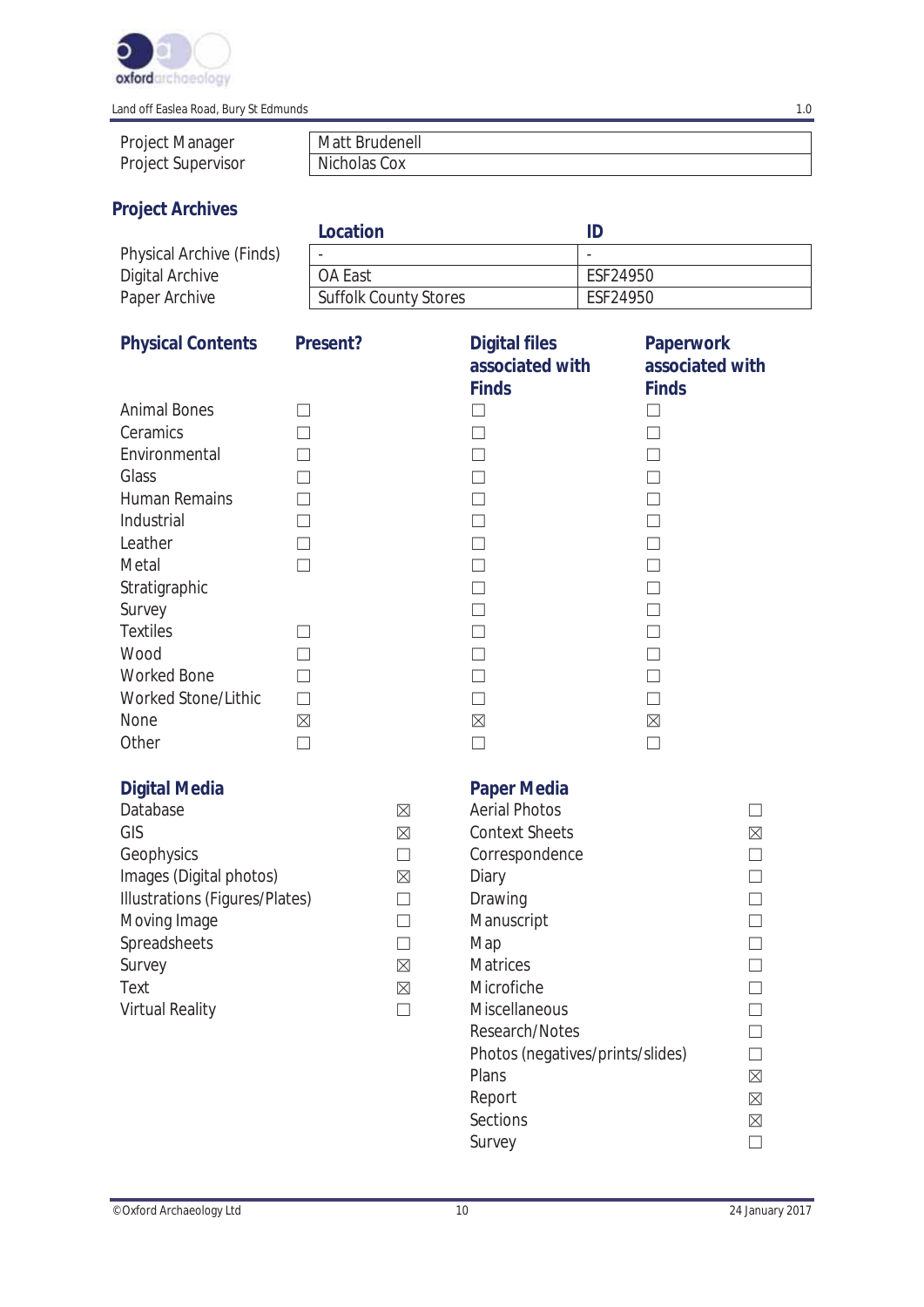

#### **Further Comments**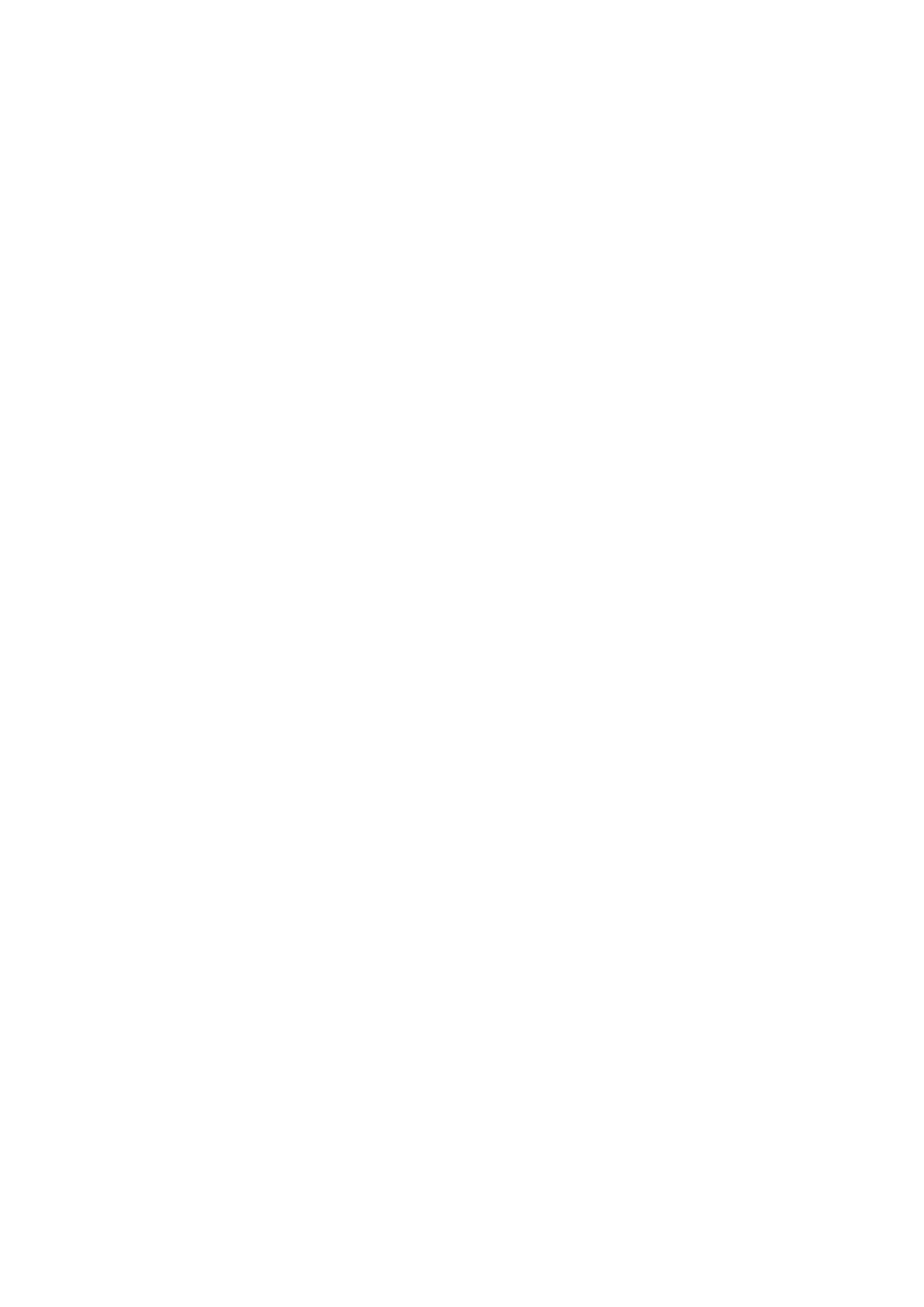

Figure 1: Site location showing archaeological trenches (black) in development area (red)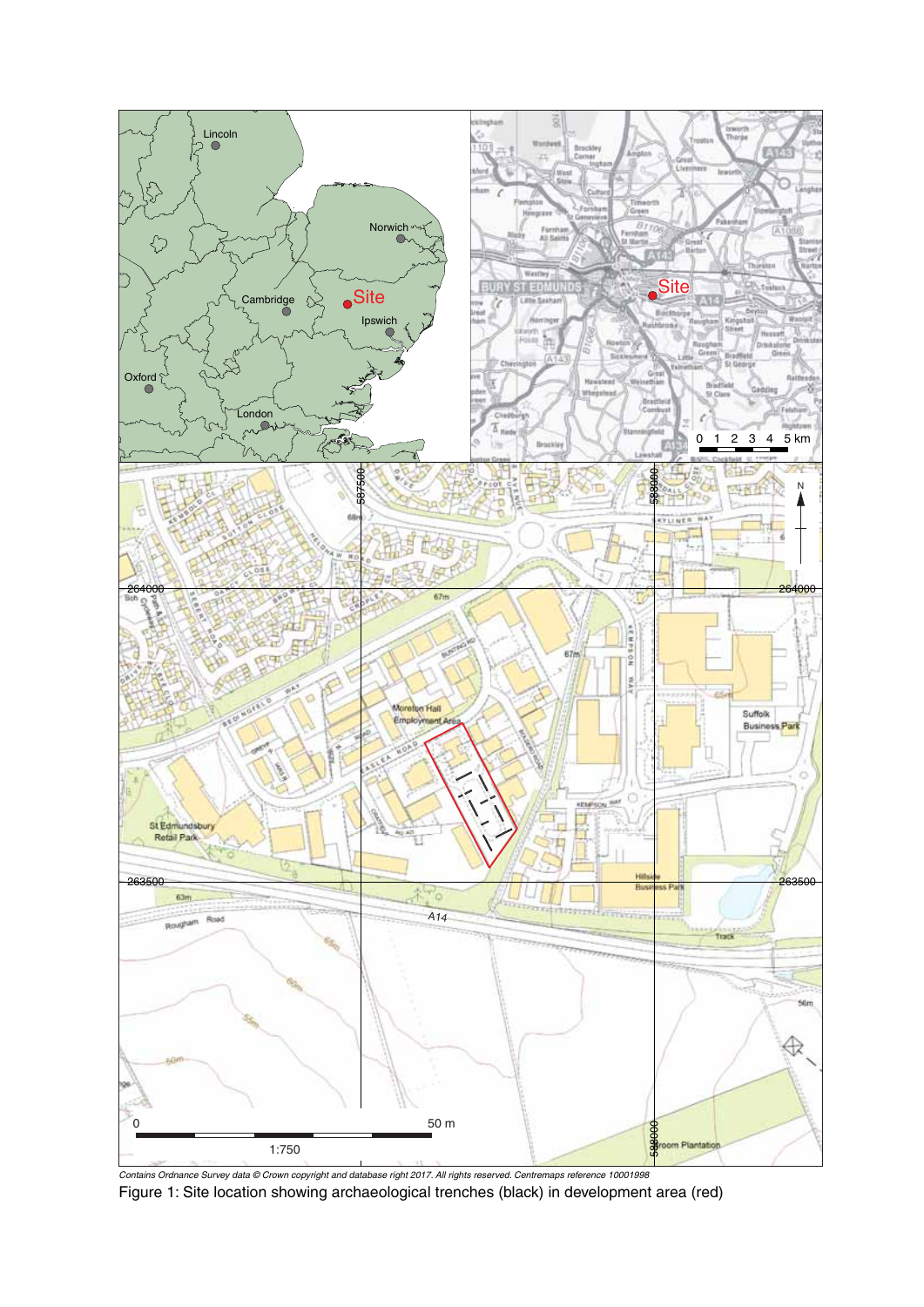



Figure 2: Trench location plan Contains Ordnance Survey data © Crown copyright and database right 2017. All rights reserved. Centremaps reference 10001998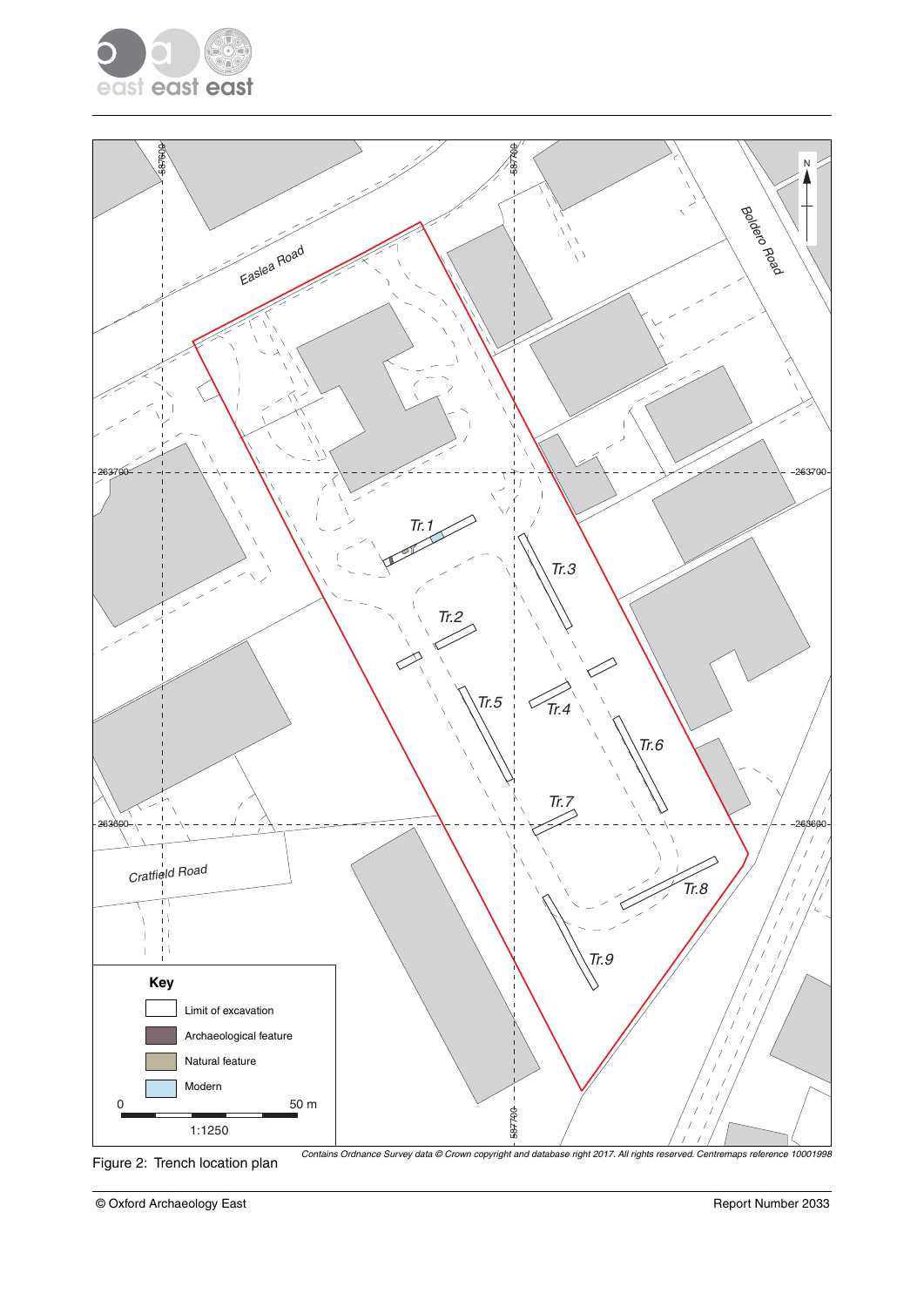



Figure 3: Detail plan of Trench 1 and associated section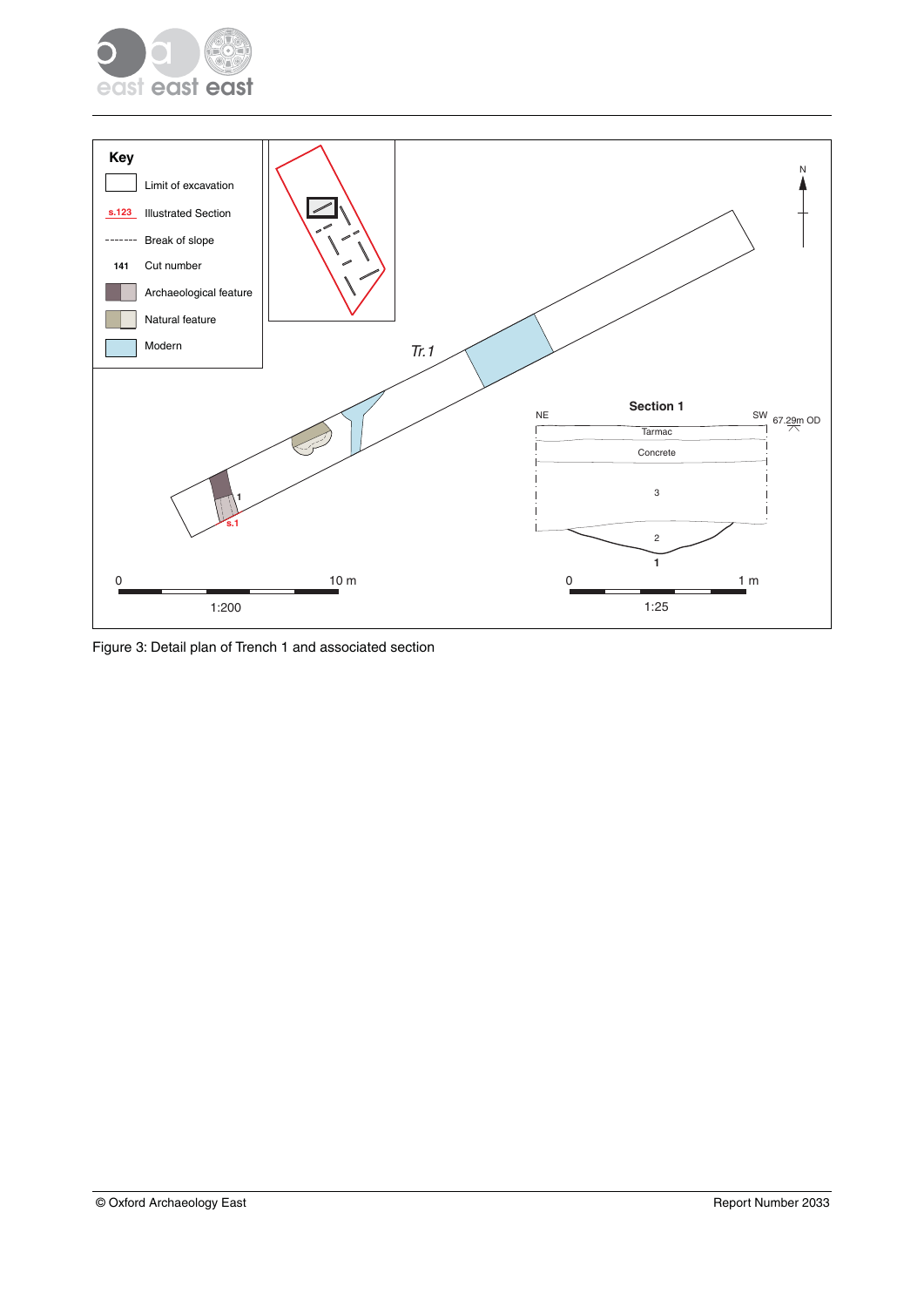





Plate 2: Ditch **1**, Trench 1, looking south

Plate 1: Trench 1, looking north-east



Plate 3: Trench 2, looking north-east

Plate 4: Trench 3, looking south-east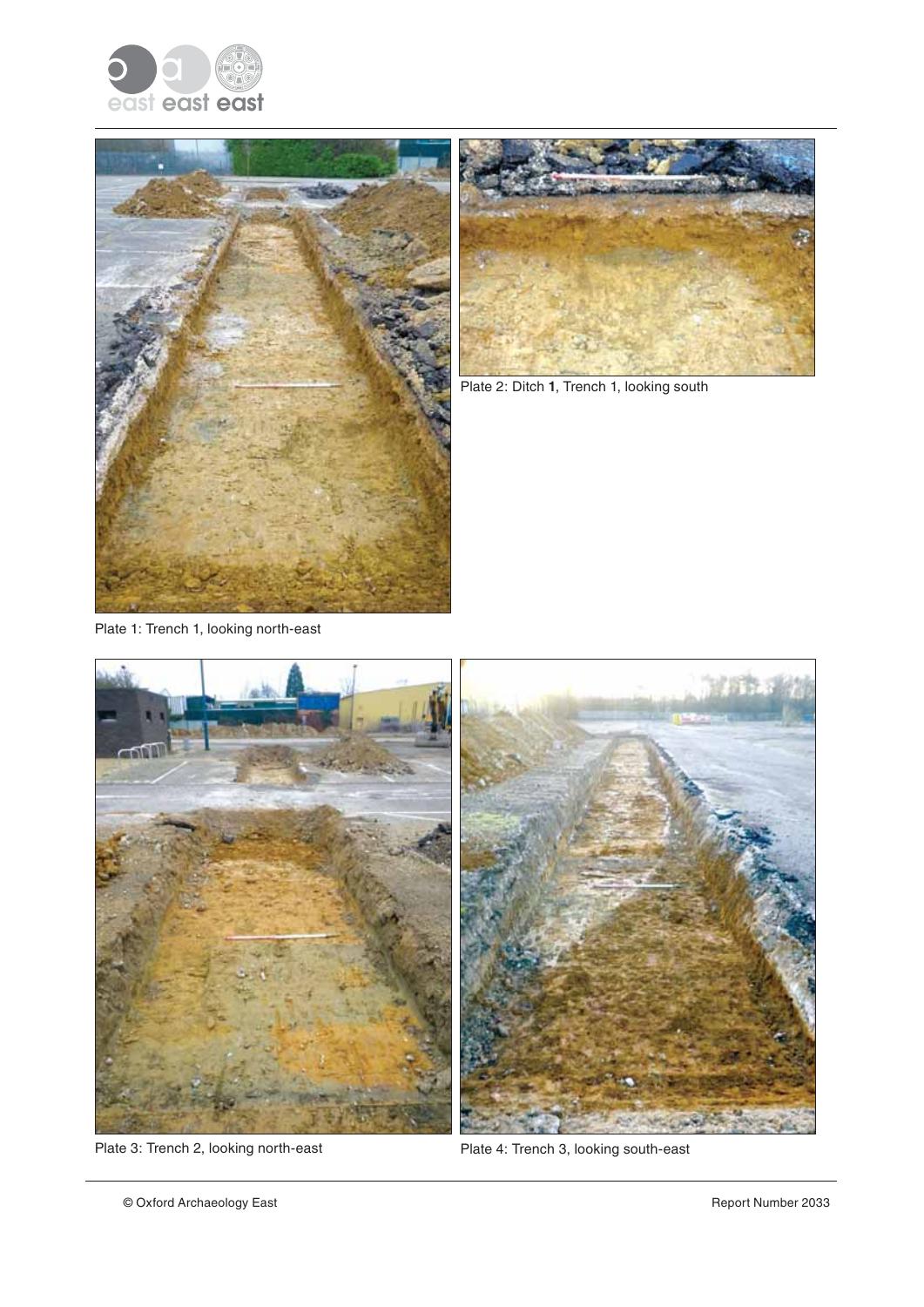



Plate 5: Trench 4, looking south-west



Plate 6: Trench 5, looking north-west



Plate 7: Trench 6, looking south-east



Plate 8: Trench 7, looking north-east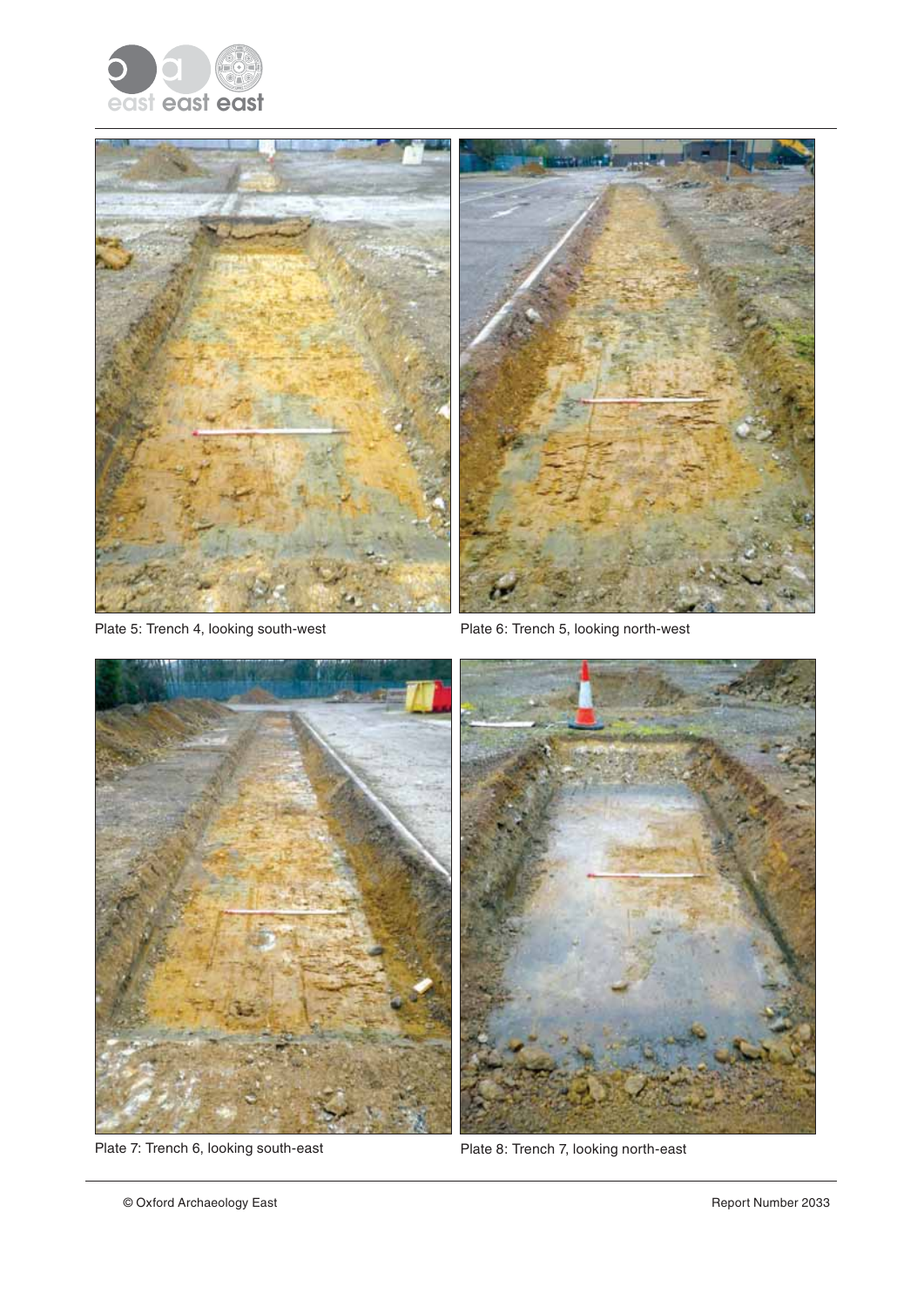



Plate 9: Trench 8, looking north-east Plate 10: Trench 9, looking south-east